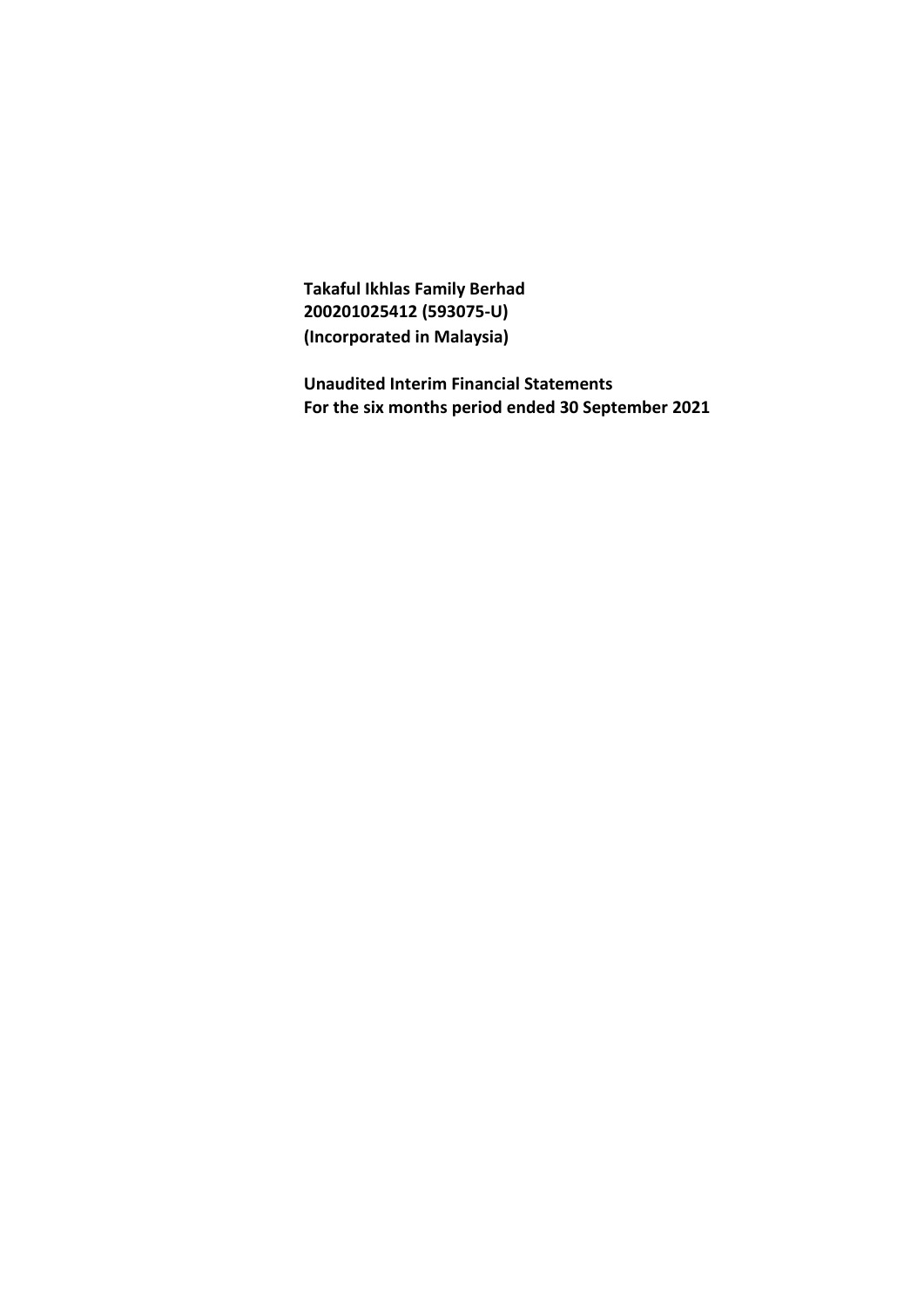# **200201025412 (593075-U)**

### **Takaful Ikhlas Family Berhad (Incorporated in Malaysia)**

| <b>Contents</b>                                     | Page     |
|-----------------------------------------------------|----------|
| Unaudited statement of comprehensive income         | $1 - 2$  |
| Unaudited statement of financial position           | 3        |
| Unaudited statement of changes in equity            | $4 - 5$  |
| Unaudited statement of cash flows                   | $6 - 7$  |
| Notes to the unaudited interim financial statements | $8 - 33$ |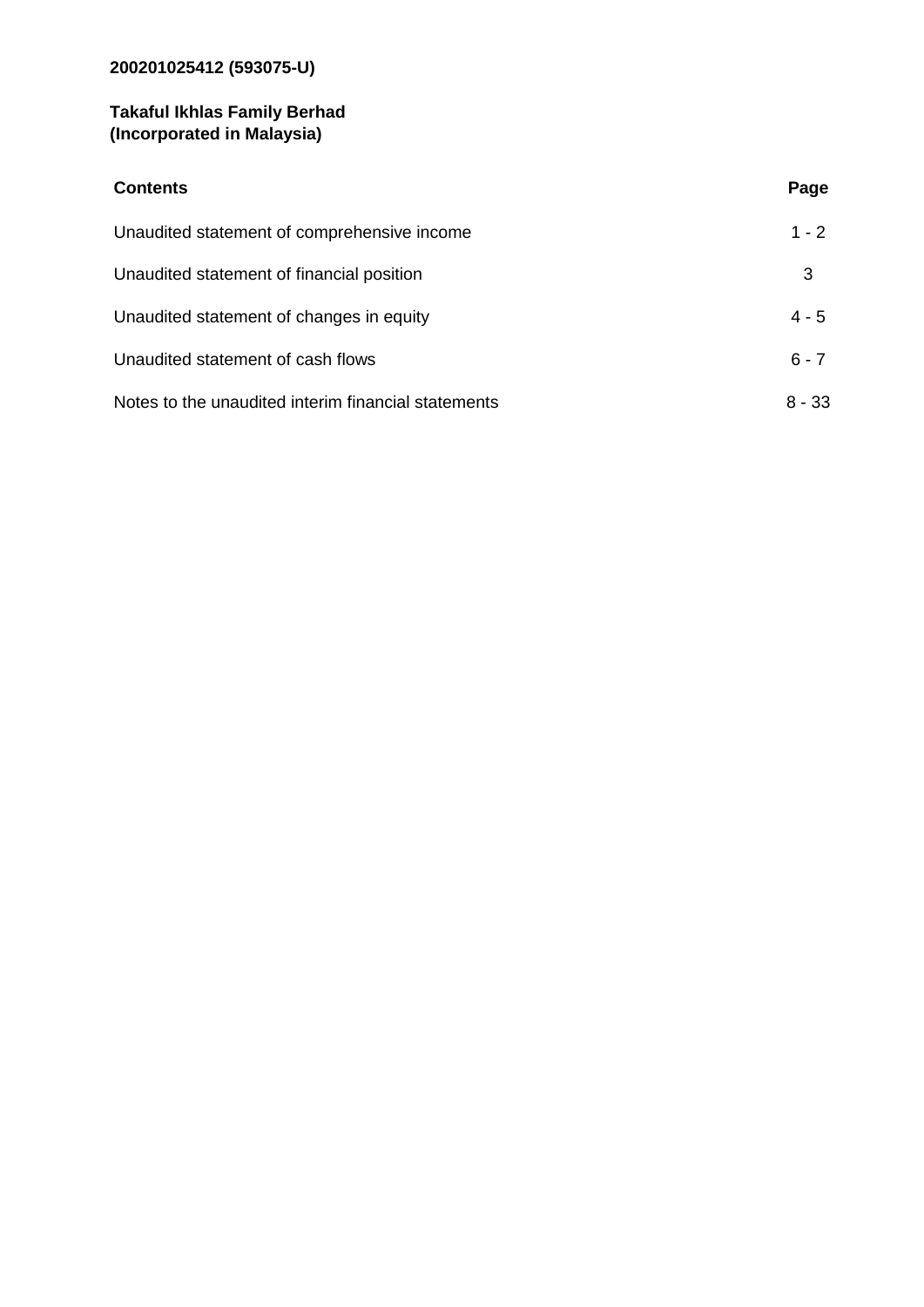#### **Unaudited interim statement of comprehensive income For the six months period ended 30 September 2021**

|                                                      | Shareholder's<br>fund<br><b>RM '000</b> | <b>Family</b><br>takaful fund<br><b>RM '000</b> | Company<br><b>RM '000</b> | Shareholder's<br>fund<br><b>RM '000</b> | Family<br>takaful fund<br><b>RM '000</b> | Company<br><b>RM '000</b> |  |  |
|------------------------------------------------------|-----------------------------------------|-------------------------------------------------|---------------------------|-----------------------------------------|------------------------------------------|---------------------------|--|--|
| Gross earned contributions                           |                                         | 318,833                                         | 318,035                   |                                         | 264,716                                  | 264,005                   |  |  |
| Earned contributions ceded to retakaful              |                                         | (43, 138)                                       | (43, 138)                 |                                         | (39,050)                                 | (39,050)                  |  |  |
| Net earned contributions                             |                                         | 275,695                                         | 274,897                   |                                         | 225,666                                  | 224,955                   |  |  |
| Investment income                                    | 6,725                                   | 66,423                                          | 71,959                    | 8,204                                   | 63,851                                   | 70,866                    |  |  |
| Realised gains/(losses)                              | 101                                     | 6,239                                           | 6,340                     | (146)                                   | 2,107                                    | 1,961                     |  |  |
| Fair value gains                                     | 242                                     | 11,791                                          | 12,205                    | 846                                     | 124,902                                  | 125,748                   |  |  |
| Fee and commission income                            | 112,308                                 |                                                 |                           | 95,703                                  |                                          | 2                         |  |  |
| Other operating income                               | 918                                     | 3,591                                           | 4,509                     | 919                                     | 202                                      | 670                       |  |  |
| Other revenue                                        | 120,294                                 | 88,044                                          | 95,013                    | 105,526                                 | 191,064                                  | 199,247                   |  |  |
| Gross claims and benefits paid                       |                                         | (161, 095)                                      | (161, 095)                |                                         | (121, 808)                               | (121, 808)                |  |  |
| Claims and benefits ceded to retakaful               |                                         | 29,073                                          | 29,073                    |                                         | 26,540                                   | 26,540                    |  |  |
| Gross change in certificate liabilities              |                                         | (100, 888)                                      | (100, 888)                |                                         | (237, 427)                               | (237, 427)                |  |  |
| Change in certificate liabilities ceded to retakaful |                                         | 14,733                                          | 14,733                    |                                         | 9,644                                    | 9,644                     |  |  |
| Net claims and benefits                              |                                         | (218, 177)                                      | (218, 177)                |                                         | (323,051)                                | (323,051)                 |  |  |
| Fee and commission expenses                          | (43, 640)                               | (112, 308)                                      | (43, 640)                 | (36, 680)                               | (95, 703)                                | (36, 680)                 |  |  |
| Management expenses                                  | (58, 857)                               | (480)                                           | (58, 472)                 | (54, 017)                               | (514)                                    | (53, 725)                 |  |  |
| Finance costs                                        | (35)                                    |                                                 | (10)                      | (112)                                   |                                          | (34)                      |  |  |
| Change in expense liabilities                        | 4,012                                   |                                                 | 4,012                     | 1,846                                   |                                          | 1,846                     |  |  |
| Tax borne by participants                            |                                         | (6, 538)                                        | (6, 538)                  |                                         | (15, 108)                                | (15, 108)                 |  |  |
| Other expenses                                       | (98, 520)                               | (119, 326)                                      | (104, 648)                | (88, 963)                               | (111, 776)                               | (103, 701)                |  |  |
| <b>Operating profit</b>                              | 21,774                                  | 26,236                                          | 47,085                    | 16,563                                  | (18,097)                                 | (2, 550)                  |  |  |
| Surplus attributable to participants                 |                                         | (26, 236)                                       | (25, 188)                 |                                         | 18,097                                   | 19,118                    |  |  |
| Profit before zakat and taxation                     | 21,774                                  |                                                 | 21,897                    | 16,563                                  |                                          | 16,568                    |  |  |
| Zakat                                                | (337)                                   |                                                 | (337)                     | (238)                                   |                                          | (238)                     |  |  |
| Taxation                                             | (2, 126)                                |                                                 | (2, 167)                  | (2,709)                                 |                                          | (2,709)                   |  |  |
| Net profit for the period                            | 19,311                                  | $\blacksquare$                                  | 19,393                    | 13,616                                  | $\blacksquare$                           | 13,621                    |  |  |
| Basic and diluted earnings per share (sen)           |                                         |                                                 | 4.8                       |                                         |                                          | 3.4                       |  |  |
|                                                      |                                         |                                                 |                           |                                         |                                          |                           |  |  |

These unaudited financial statements should be read in conjunction with the audited financial statements for the financial year ended 31 March 2021. The accompanying explanatory notes form an integral part of these interim financial statements.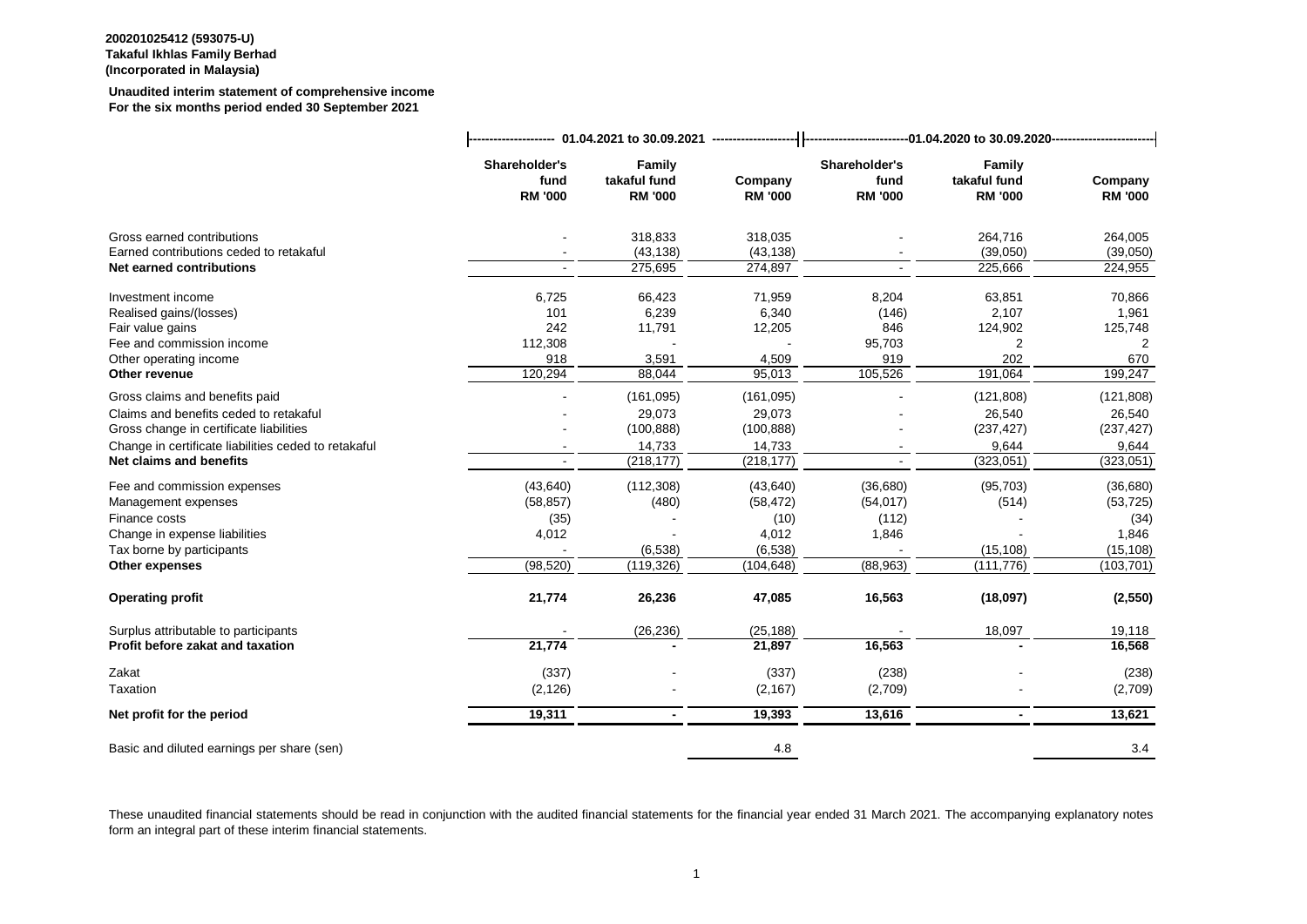#### **Unaudited statement of comprehensive income**

**For the six months period ended 30 September 2021 (cont'd.)**

| 01.04.2021 to 30.09.2021<br>-------------------- |                          |                | --------------------------01.04.2020 to 30.09.2020------------------------------ |                          |                |  |
|--------------------------------------------------|--------------------------|----------------|----------------------------------------------------------------------------------|--------------------------|----------------|--|
| Shareholder's                                    | <b>Family</b>            |                | Shareholder's                                                                    | Family                   |                |  |
| fund                                             | takaful fund             | Company        | fund                                                                             | takaful fund             | Company        |  |
| <b>RM '000</b>                                   | <b>RM '000</b>           | <b>RM '000</b> | <b>RM '000</b>                                                                   | <b>RM '000</b>           | <b>RM '000</b> |  |
| 19,311                                           |                          | 19,393         | 13,616                                                                           |                          | 13,621         |  |
|                                                  |                          |                |                                                                                  |                          |                |  |
|                                                  |                          |                |                                                                                  |                          |                |  |
|                                                  |                          |                |                                                                                  |                          |                |  |
|                                                  |                          |                |                                                                                  |                          |                |  |
|                                                  | $\overline{\phantom{a}}$ | 1,048          |                                                                                  | $\overline{\phantom{a}}$ | 1,021          |  |
| $\sim$                                           | $\blacksquare$           | (84)           | $\blacksquare$                                                                   | $\blacksquare$           | (82)           |  |
|                                                  |                          |                |                                                                                  |                          |                |  |
|                                                  |                          |                |                                                                                  |                          |                |  |
|                                                  |                          |                |                                                                                  |                          |                |  |
| 1,070                                            |                          | 1,070          | 7,387                                                                            | $\overline{\phantom{a}}$ | 6,278          |  |
|                                                  |                          |                | (1, 772)                                                                         | $\overline{\phantom{a}}$ | (1,506)        |  |
|                                                  |                          |                |                                                                                  |                          |                |  |
|                                                  |                          | (964)          |                                                                                  | $\overline{\phantom{a}}$ | (939)          |  |
| 20,125                                           |                          | 20,207         | 19,231                                                                           |                          | 18,393         |  |
|                                                  | (256)                    |                | (256)                                                                            |                          |                |  |

These unaudited financial statements should be read in conjunction with the audited financial statements for the financial year ended 31 March 2021. The accompanying explanatory notes form an integral part of these interim financial statements.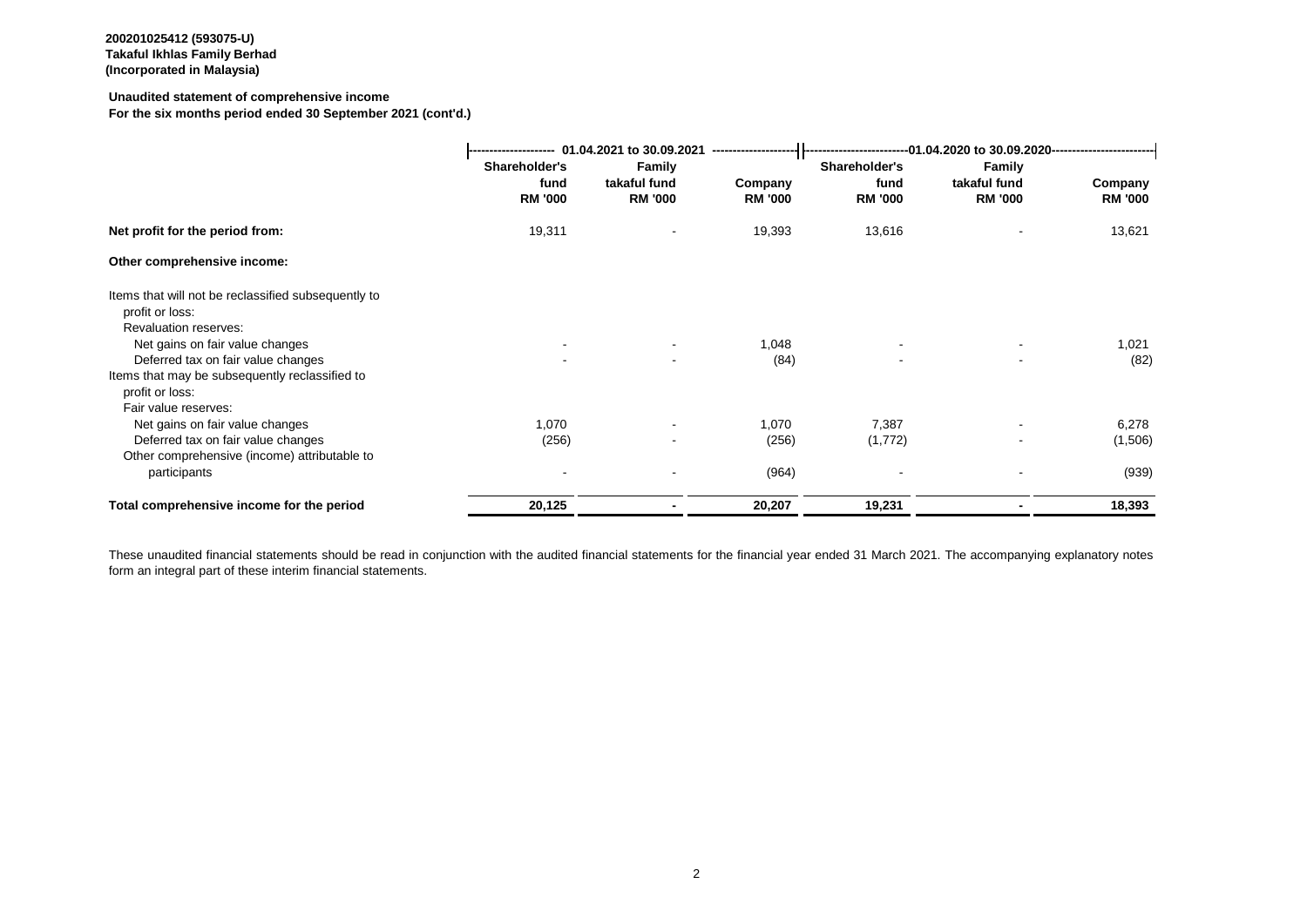### **Unaudited interim statement of financial position**

**As at 30 September 2021**

|                                                   |             | Shareholder's  | <b>Family</b>            |                | Shareholder's  | <b>Family</b>  |                |  |
|---------------------------------------------------|-------------|----------------|--------------------------|----------------|----------------|----------------|----------------|--|
|                                                   | <b>Note</b> | fund           | takaful fund             | Company        | fund           | takaful fund   | Company        |  |
|                                                   |             | <b>RM '000</b> | <b>RM '000</b>           | <b>RM '000</b> | <b>RM '000</b> | <b>RM '000</b> | <b>RM '000</b> |  |
| <b>Assets</b>                                     |             |                |                          |                |                |                |                |  |
| Property and equipment                            |             | 1,054          |                          | 82,674         | 1,226          |                | 82,846         |  |
| Right-of-use assets                               |             | 565            |                          | 195            | 2,090          |                | 603            |  |
| Investment properties                             |             |                | 81,620                   |                |                | 81,620         |                |  |
| Intangible assets                                 |             | 52,137         |                          | 52,137         | 52,926         |                | 52,926         |  |
| Deferred tax assets                               |             |                |                          |                | 65             |                |                |  |
| Financial and other assets                        | 10          | 498,014        | 3,673,163                | 4,153,967      | 494,954        | 3,515,361      | 3,977,334      |  |
| Retakaful certificate assets                      |             |                | 99,204                   | 99,204         |                | 84,471         | 84,471         |  |
| Takaful certificate receivables                   | 11          |                | 27,356                   | 27,356         |                | 48,085         | 48,085         |  |
| Tax recoverable                                   |             | 16,308         |                          | 16,308         | 19,112         |                | 19,112         |  |
| Cash and bank balances                            |             | 1,521          | 12,149                   | 13,670         | 2,161          | 37,412         | 39,573         |  |
| <b>Total assets</b>                               |             | 569,599        | 3,893,492                | 4,445,511      | 572,534        | 3,766,949      | 4,304,950      |  |
| <b>Liabilities</b>                                |             |                |                          |                |                |                |                |  |
| Takaful certificate liabilities                   | 12          |                | 3,512,870                | 3,502,870      |                | 3,411,982      | 3,401,982      |  |
| <b>Expense liabilities</b>                        | 13          | 34,896         |                          | 34,896         | 38,908         |                | 38,908         |  |
| Lease liabilities                                 |             | 640            |                          | 246            | 2,136          |                | 578            |  |
| Takaful certificate payables                      | 14          |                | 31,336                   | 31,336         |                | 32,504         | 32,504         |  |
| Commissions due to agents, retakaful and brokers  |             | 129            |                          | 129            | 8,823          |                | 8,823          |  |
| Deferred tax liabilities                          |             | 576            | 7,480                    | 8,645          |                | 6,444          | 6,843          |  |
| Zakat payable                                     |             | 871            |                          | 871            | 534            |                | 534            |  |
| Tax payable                                       |             |                | 1,107                    | 1,107          |                | 510            | 510            |  |
| Other payables                                    |             | 28,071         | 114,814                  | 139,679        | 32,839         | 115,860        | 129,894        |  |
| <b>Total liabilities</b>                          |             | 65,183         | 3,667,607                | 3,719,779      | 83,240         | 3,567,300      | 3,620,576      |  |
| <b>Participants' fund</b>                         |             |                |                          |                |                |                |                |  |
| Family takaful fund                               | 15          |                | 225,885                  | 224,335        |                | 199,649        | 198,183        |  |
| <b>Total participants' fund</b>                   |             |                | 225,885                  | 224,335        |                | 199,649        | 198,183        |  |
| <b>Equity</b>                                     |             |                |                          |                |                |                |                |  |
| Share capital                                     |             | 405,000        | $\overline{\phantom{a}}$ | 405,000        | 405,000        |                | 405,000        |  |
| Reserves                                          |             | 99,416         | $\blacksquare$           | 96,398         | 84,294         |                | 81,191         |  |
| <b>Total equity</b>                               |             | 504,416        | $\overline{\phantom{a}}$ | 501,398        | 489,294        |                | 486,191        |  |
| Total liabilities, participants' funds and equity |             | 569,599        | 3,893,492                | 4,445,511      | 572,534        | 3,766,949      | 4,304,950      |  |

These unaudited financial statements should be read inconjunction with the audited financial statements for the financial year ended 31 March 2021. The accompanying explanatory notes form an integral part of these interim financial statements.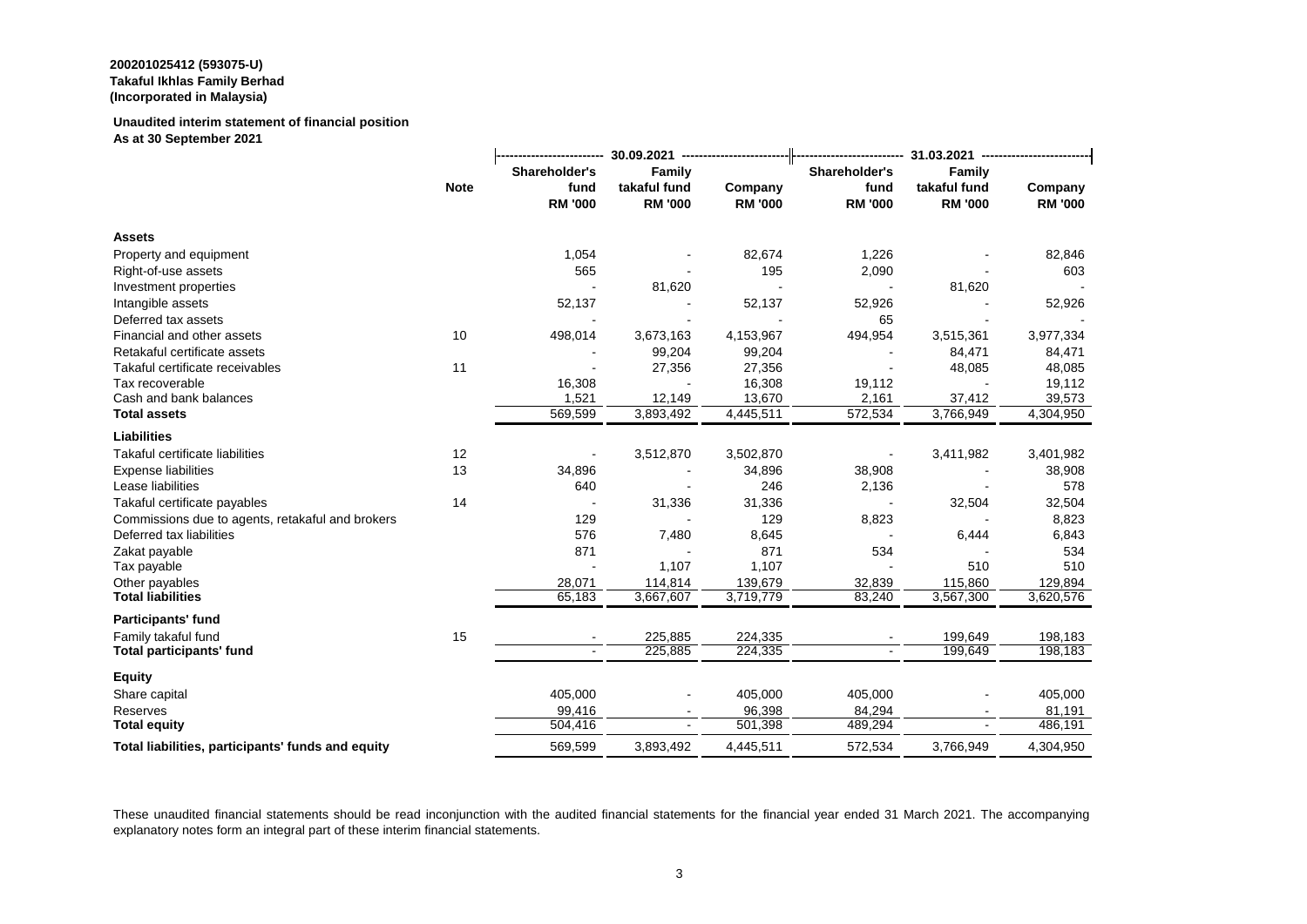#### **Unaudited interim statement of changes in equity For the six months period ended 30 September 2021**

| Shareholder's fund                        | <b>Share</b><br>capital<br><b>RM '000</b> | <b>Non</b><br>distributable<br>fair value<br>reserves<br><b>RM '000</b> | <b>Distributable</b><br>retained profits<br><b>RM '000</b> | <b>Total</b><br><b>RM '000</b> |
|-------------------------------------------|-------------------------------------------|-------------------------------------------------------------------------|------------------------------------------------------------|--------------------------------|
| <b>At 1 April 2020</b>                    | 405,000                                   | 4,637                                                                   | 98,344                                                     | 507,981                        |
| Net profit for the period                 |                                           |                                                                         | 13,616                                                     | 13,616                         |
| Other comprehensive income for the period |                                           | 5,615                                                                   |                                                            | 5,615                          |
| Total comprehensive income for the period |                                           | 5,615                                                                   | 13,616                                                     | 19,231                         |
| Dividend paid                             |                                           |                                                                         | (35,000)                                                   | (35,000)                       |
| At 30 September 2020                      | 405,000                                   | 10,252                                                                  | 76,960                                                     | 492,212                        |
| At 1 April 2021                           | 405,000                                   | 1,423                                                                   | 82,868                                                     | 489,291                        |
| Net profit for the period                 |                                           |                                                                         | 19,311                                                     | 19,311                         |
| Other comprehensive income for the period |                                           | 814                                                                     |                                                            | 814                            |
| Total comprehensive income for the period |                                           | 814                                                                     | 19,311                                                     | 20,125                         |
| Dividend paid                             |                                           |                                                                         | (5,000)                                                    | (5,000)                        |
| At 30 September 2021                      | 405,000                                   | 2,237                                                                   | 97,179                                                     | 504,416                        |

These unaudited financial statements should be read in conjunction with the audited financial statements for the financial year ended 31 March 2021. The accompanying explanatory notes form an integral part of these interim financial statements.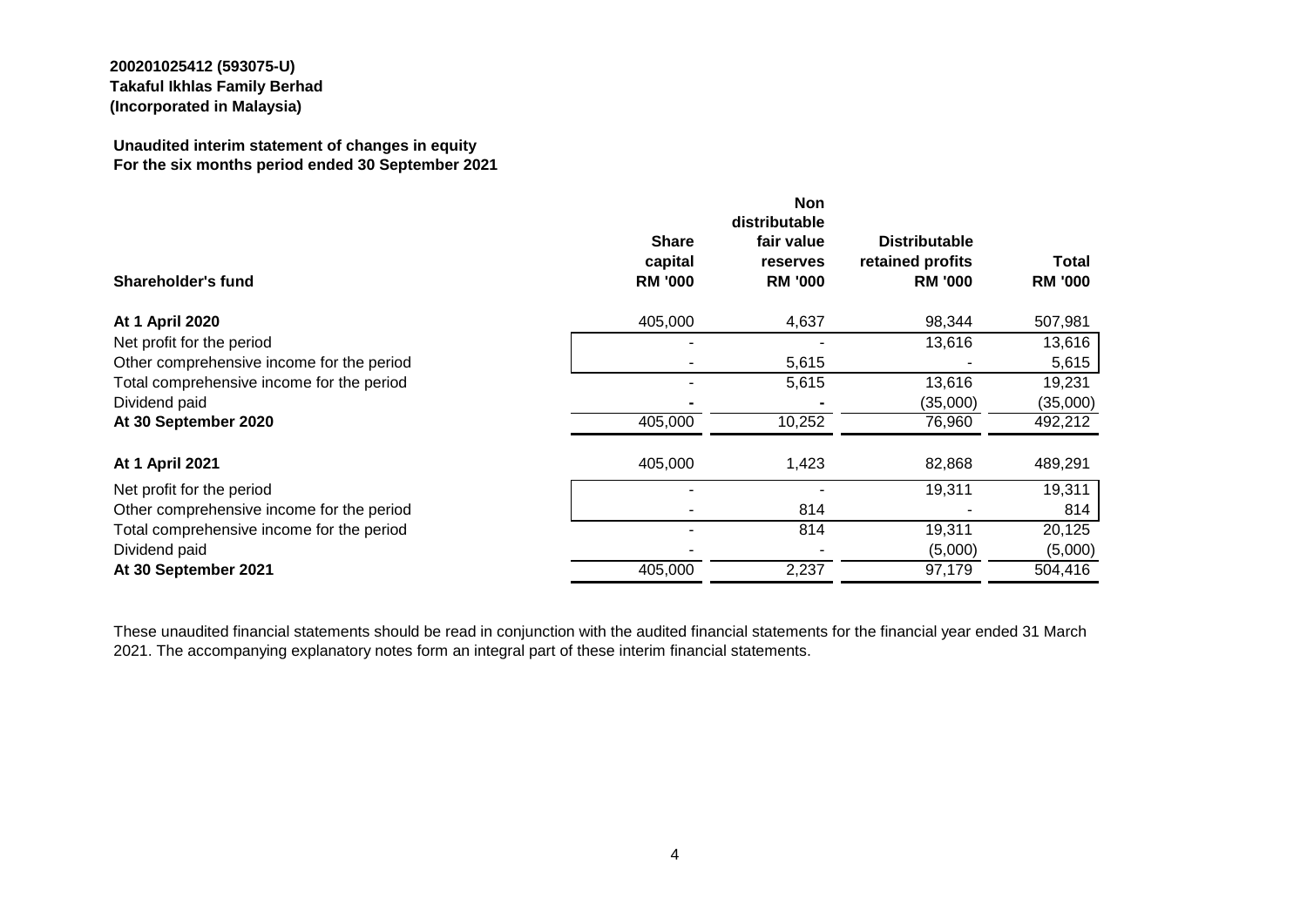#### **Unaudited interim statement of changes in equity For the six months period ended 30 September 2021 (cont'd.)**

| Company                                   | <b>Share</b><br>capital<br><b>RM '000</b> | <b>Non</b><br>distributable<br>fair value<br>reserves<br><b>RM '000</b> | <b>Non</b><br>distributable<br>revaluation<br>reserve<br><b>RM '000</b> | <b>Distributable</b><br>retained profits<br><b>RM '000</b> | Total<br><b>RM '000</b> |
|-------------------------------------------|-------------------------------------------|-------------------------------------------------------------------------|-------------------------------------------------------------------------|------------------------------------------------------------|-------------------------|
| <b>At 1 April 2020</b>                    | 405,000                                   | 2,387                                                                   |                                                                         | 98,434                                                     | 505,821                 |
| Net profit for the period                 |                                           |                                                                         |                                                                         | 13,621                                                     | 13,621                  |
| Other comprehensive income for the period |                                           | 4,772                                                                   | 939                                                                     |                                                            | 5,711                   |
| Attributable to participants              |                                           |                                                                         | (939)                                                                   |                                                            | (939)                   |
| Total comprehensive income for the period |                                           | 4,772                                                                   |                                                                         | 13,621                                                     | 18,393                  |
| Dividend paid                             |                                           |                                                                         |                                                                         | (35,000)                                                   | (35,000)                |
| At 30 September 2020                      | 405,000                                   | 7,159                                                                   |                                                                         | 77,055                                                     | 489,214                 |
| <b>At 1 April 2021</b>                    | 405,000                                   | (1,751)                                                                 |                                                                         | 82,942                                                     | 486,191                 |
| Net profit for the period                 |                                           |                                                                         |                                                                         | 19,393                                                     | 19,393                  |
| Other comprehensive income for the period |                                           | 814                                                                     | 964                                                                     |                                                            | 1,778                   |
| Attributable to participants              |                                           |                                                                         | (964)                                                                   |                                                            | (964)                   |
| Total comprehensive income for the period |                                           | 814                                                                     |                                                                         | 19,393                                                     | 20,207                  |
| Dividend paid                             |                                           |                                                                         |                                                                         | (5,000)                                                    | (5,000)                 |
| At 30 September 2021                      | 405,000                                   | (937)                                                                   |                                                                         | 97,335                                                     | 501,398                 |

These unaudited financial statements should be read in conjunction with the audited financial statements for the financial year ended 31 March 2021. The accompanying explanatory notes form an integral part of these interim financial statements.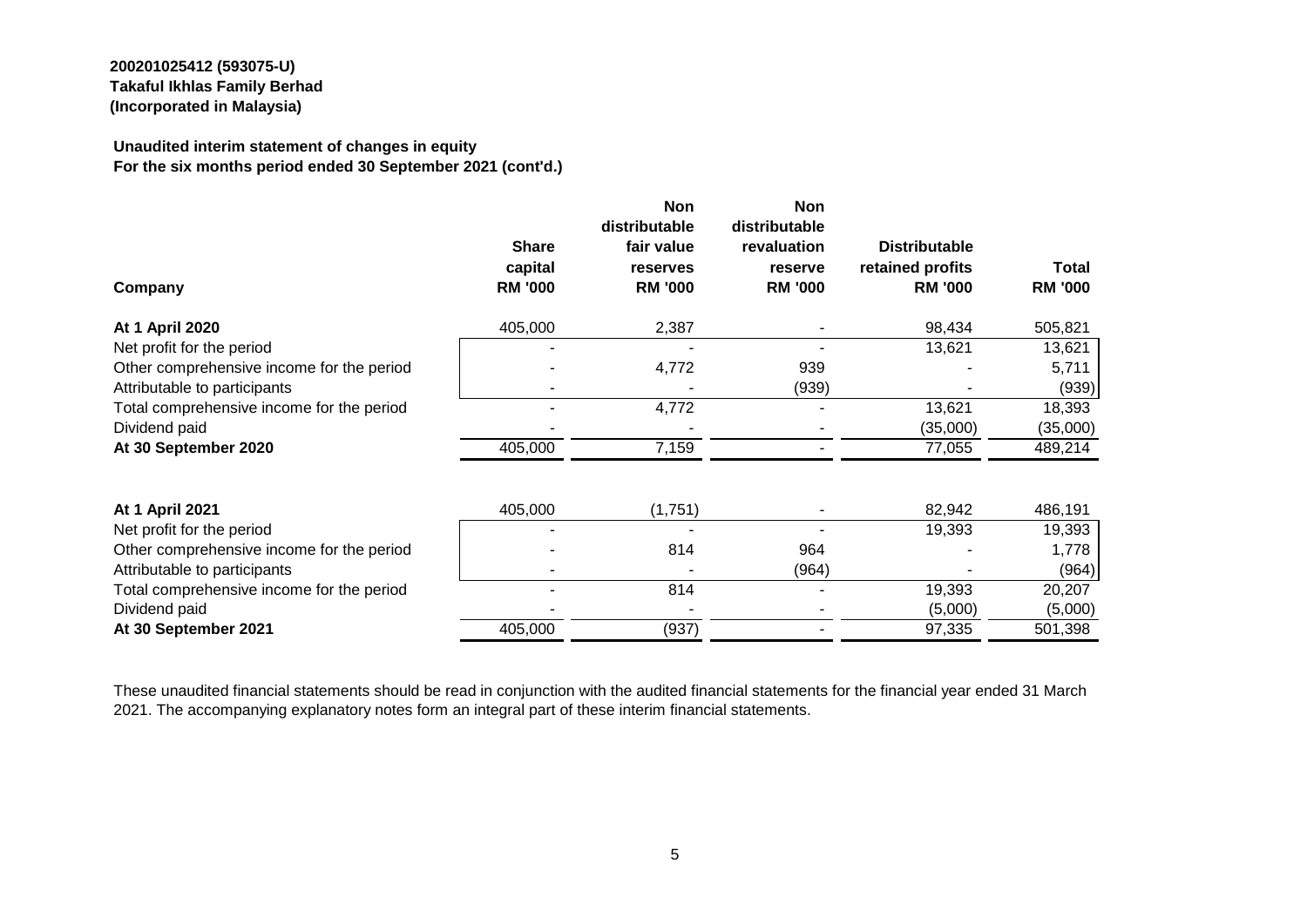### **Unaudited interim statement of cash flows For the six months period ended 30 September 2021**

|                                                         | 01.04.2021     | 01.04.2020     |
|---------------------------------------------------------|----------------|----------------|
|                                                         | to             | to             |
|                                                         | 30.09.2021     | 30.09.2020     |
|                                                         | <b>RM '000</b> | <b>RM '000</b> |
| Cash flows from operating activities                    |                |                |
| Profit before zakat and taxation                        | 21,897         | 16,568         |
| Adjustments for:                                        |                |                |
| Depreciation of property and equipment                  | 1,220          | 1,200          |
| Depreciation right-of-use assets                        | 410            | 1,121          |
| Finance costs                                           | 10             | 34             |
| Amortisation of intangible assets                       | 1,591          | 3,511          |
| Net amortisation of premiums                            | 1,065          | 2,112          |
| Profit income                                           | (68, 288)      | (69, 970)      |
| Rental income                                           | (724)          | (724)          |
| Dividend income                                         | (4, 144)       | (2,386)        |
| Fair value losses/(gains) on financial assets at FVTPL  | (12, 205)      | (125, 784)     |
| Allowance for impairment on financial assets at FVOCI   | (26)           | 36             |
| Gains on disposal of investments                        | (6, 340)       | (1,961)        |
| (Decrease)/increase in allowance for impairment of      |                |                |
| takaful certificate receivables                         | (2,926)        | 513            |
| Tax borne by participants                               | 6,538          | 15,108         |
| Decrease in expense liabilities                         | (4,012)        | (1,846)        |
| (Increase)/(decrease) in family takaful fund            | 25,188         | (19, 118)      |
| Operating cash flows before working capital changes     | (40, 746)      | (181, 586)     |
| Changes in working capital:                             |                |                |
| Net proceeds from (net purchase)/disposal of financial  |                |                |
| assets                                                  | (244, 310)     | 299            |
| Decrease/(increase) in placement of Islamic investment  |                |                |
| accounts                                                | 98,964         | (72, 937)      |
| Decrease in staff financing                             | 385            | 556            |
| Increase in retakaful certificate assets                | (14, 733)      | (9,644)        |
| Decrease in takaful certificate receivables             | 23,655         | 4,860          |
| Increase in other receivables and deposits              | (11, 448)      | (5,372)        |
| Increase in gross claims and certificate liabilities    | 100,888        | 237,427        |
| (Decrease)/increase in takaful certificate payables and |                |                |
| commissions due to agents, retakaful and brokers        | (9,862)        | 1,746          |
| Increase in other payables                              | 9,783          | 6,724          |
| Net change in balance with related companies            | (131)          | (1,657)        |
| Operating cash flows after working capital changes      | (87, 556)      | (19, 584)      |
|                                                         |                |                |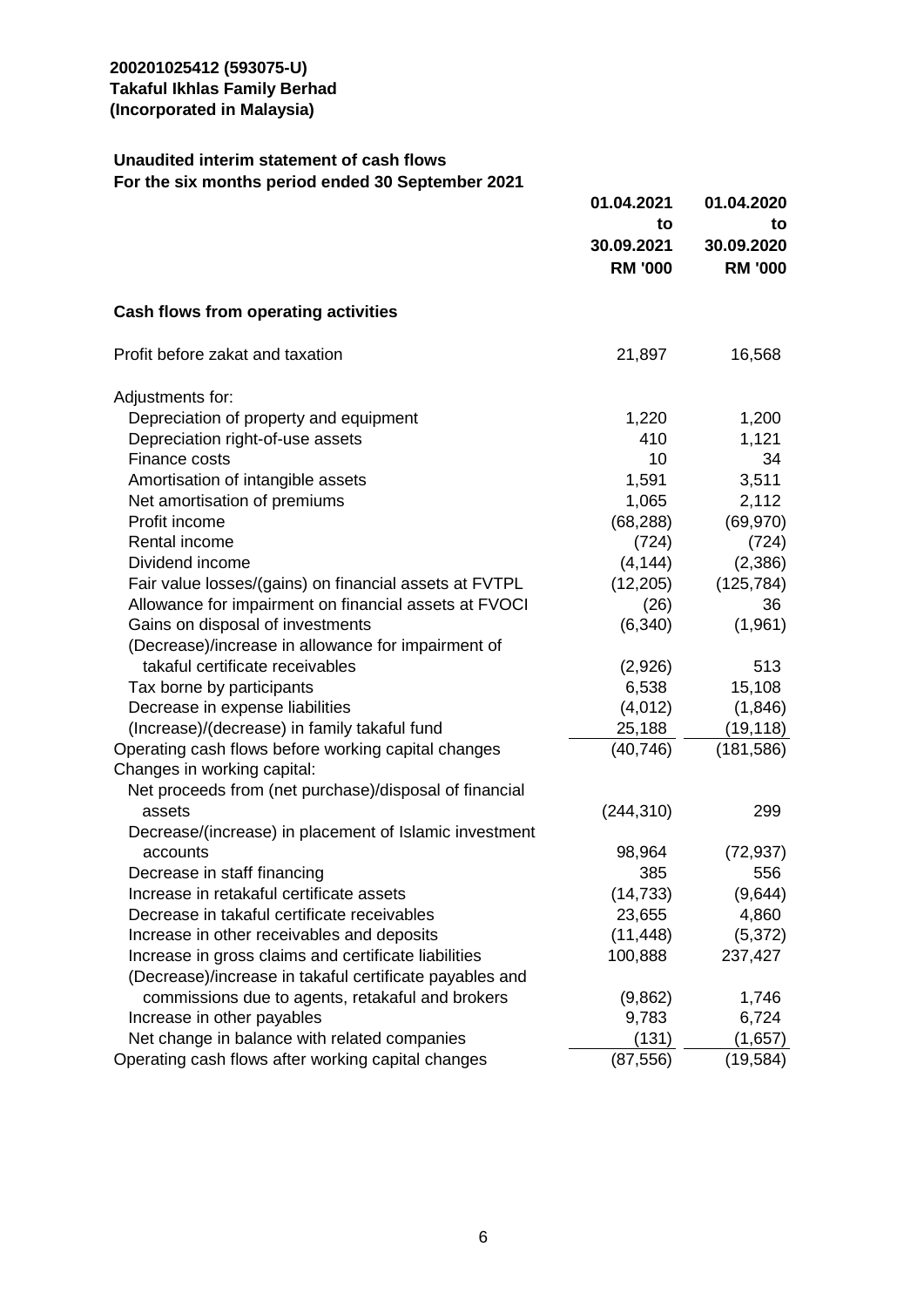#### **Unaudited interim statement of cash flows For the six months period ended 30 September 2021 (cont'd.)**

|                                                                   | 01.04.2021<br>to<br>30.09.2021<br><b>RM '000</b> | 01.04.2020<br>to<br>30.09.2020<br><b>RM '000</b> |
|-------------------------------------------------------------------|--------------------------------------------------|--------------------------------------------------|
| Cash flows from operating activities (cont'd.)                    |                                                  |                                                  |
| Operating cash flows after working capital changes                | (87, 556)                                        | (19, 584)                                        |
| Profit income received                                            | 66,771                                           | 70,756                                           |
| Rental income received                                            | 724                                              | 724                                              |
| Dividend income received                                          | 4,144                                            | 2,345                                            |
| Income tax paid                                                   | (3,843)                                          | (6,800)                                          |
| Payment of profit portion of lease liabilities                    | (10)                                             | (34)                                             |
| Net cash generated from/(used in) operating activities            | (19, 770)                                        | 47,407                                           |
| Cash flows from investing activities                              |                                                  |                                                  |
| Purchase of property and equipment                                |                                                  | (42)                                             |
| Purchase of intangible assets                                     | (802)                                            | (29, 333)                                        |
| activities                                                        | (802)                                            | (29,375)                                         |
| <b>Cash flows from financing activity</b>                         |                                                  |                                                  |
| Payment of principal portion of lease liabilities                 | (331)                                            | (1,078)                                          |
| Dividend paid                                                     | (5,000)                                          | (35,000)                                         |
| Net cash used in financing activities                             | (5, 331)                                         | (36,078)                                         |
| Net decrease in cash and cash equivalents                         | (25, 903)                                        | (18, 046)                                        |
| Cash and cash equivalents at beginning of period                  | 39,573                                           | 59,924                                           |
| Cash and cash equivalents at end of period                        | 13,670                                           | 41,878                                           |
|                                                                   |                                                  |                                                  |
| Cash and cash equivalents comprise:<br>Cash and bank balances of: |                                                  |                                                  |
| Shareholder's fund                                                | 1,521                                            | 81                                               |
| Family takaful fund                                               | 12,149                                           | 41,797                                           |
|                                                                   | 13,670                                           | 41,878                                           |

These unaudited financial statements should be read in conjunction with the audited financial statements for the financial year ended 31 March 2021. The accompanying explanatory notes form an integral part of these interim financial statements.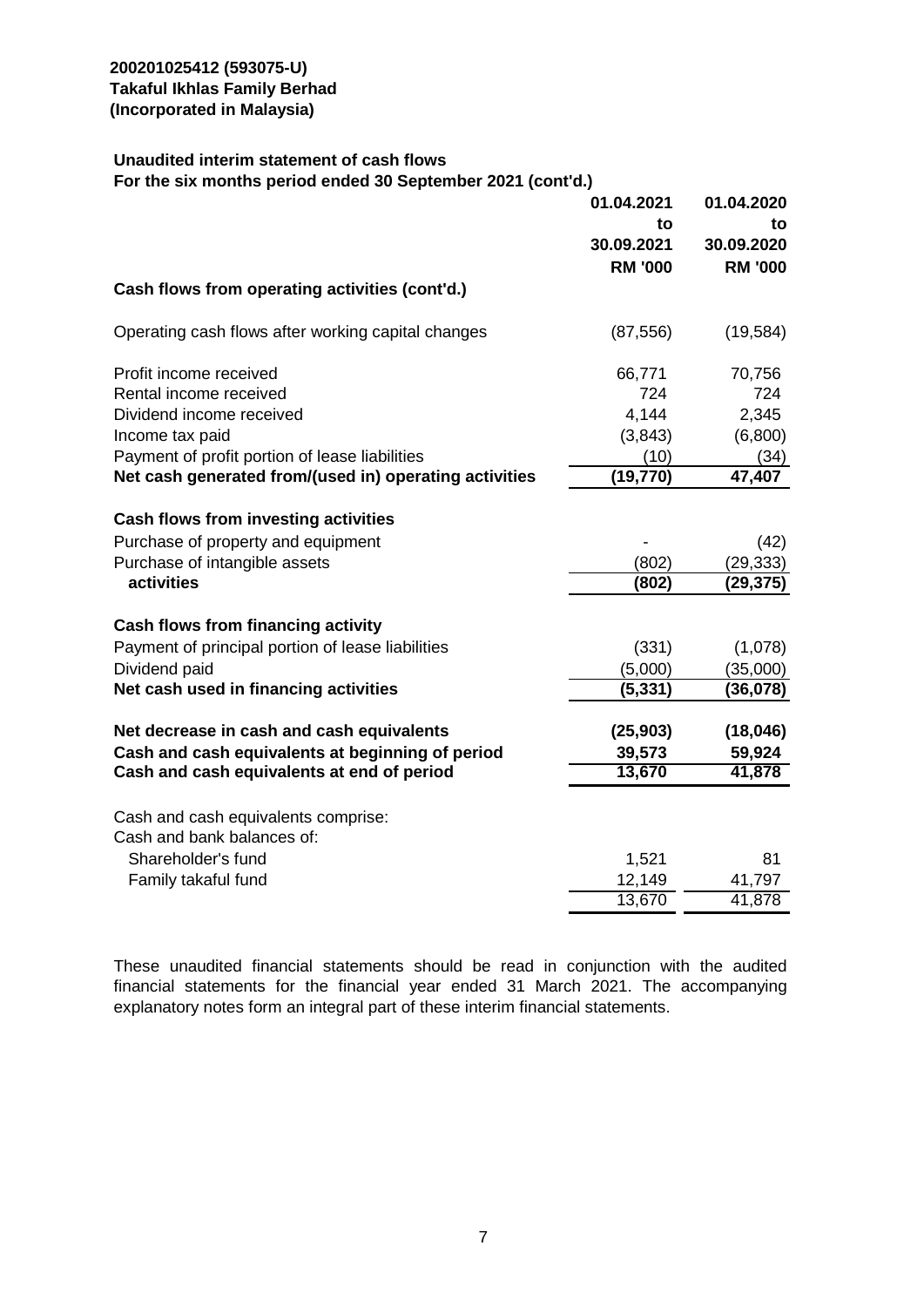#### **Notes to the unaudited interim financial statements - 30 September 2021**

#### **1. Corporate information**

The Company is a public limited liability company, incorporated and domiciled in Malaysia. The registered office of the Company is located at 9th Floor, IKHLAS Point, Tower 11A, Avenue 5, Bangsar South, No. 8, Jalan Kerinchi, 59200 Kuala Lumpur, Malaysia.

The Company is engaged principally in the management of family and investment-linked takaful businesses. There were no significant changes in the principal activities of the Company during the financial period from 1 April 2021 to 30 September 2021.

The holding and ultimate holding company is MNRB Holdings Berhad ("MNRB"), a company incorporated and domiciled in Malaysia and listed on the Main Market of Bursa Malaysia Securities Berhad.

The unaudited interim financial statements were authorised for issue by the Board of Directors in accordance with a resolution of the directors on 29 November 2021.

#### **2. Significant accounting policies**

#### **2.1 Basis of preparation**

The unaudited interim financial statements for the six months period ended 30 September 2021 have been prepared in accordance with Malaysia Financial Reporting Standards (''MFRS'') 134 Interim Financial Reporting, IAS 34 Interim Financial Reporting issued by the International Financial Reporting Standards Board and the Guidelines/ Circulars issued by the Bank Negara Malaysia.

At the beginning of the current financial year, the Company had adopted the new MFRSs applicable for annual financial periods beginning on or after 1 January 2021 as described fully in Note 2.2.

The financial statements of the Company have been prepared on a historical cost basis, unless otherwise stated in the accounting policies. The financial statements are presented in Ringgit Malaysia (RM) and all values are rounded to the nearest thousand (RM '000) except when otherwise indicated.

The explanatory notes attached to the interim financial statements provide an explanation of events and transactions that are significant to an understanding of the changes in the financial position and performance of the Company since the financial year ended 31 March 2021.

The interim financial statements do not include all the information and disclosures required in the annual financial statements, and should be read in conjunction with the Company's audited financial statements for the financial period ended 31 March 2021.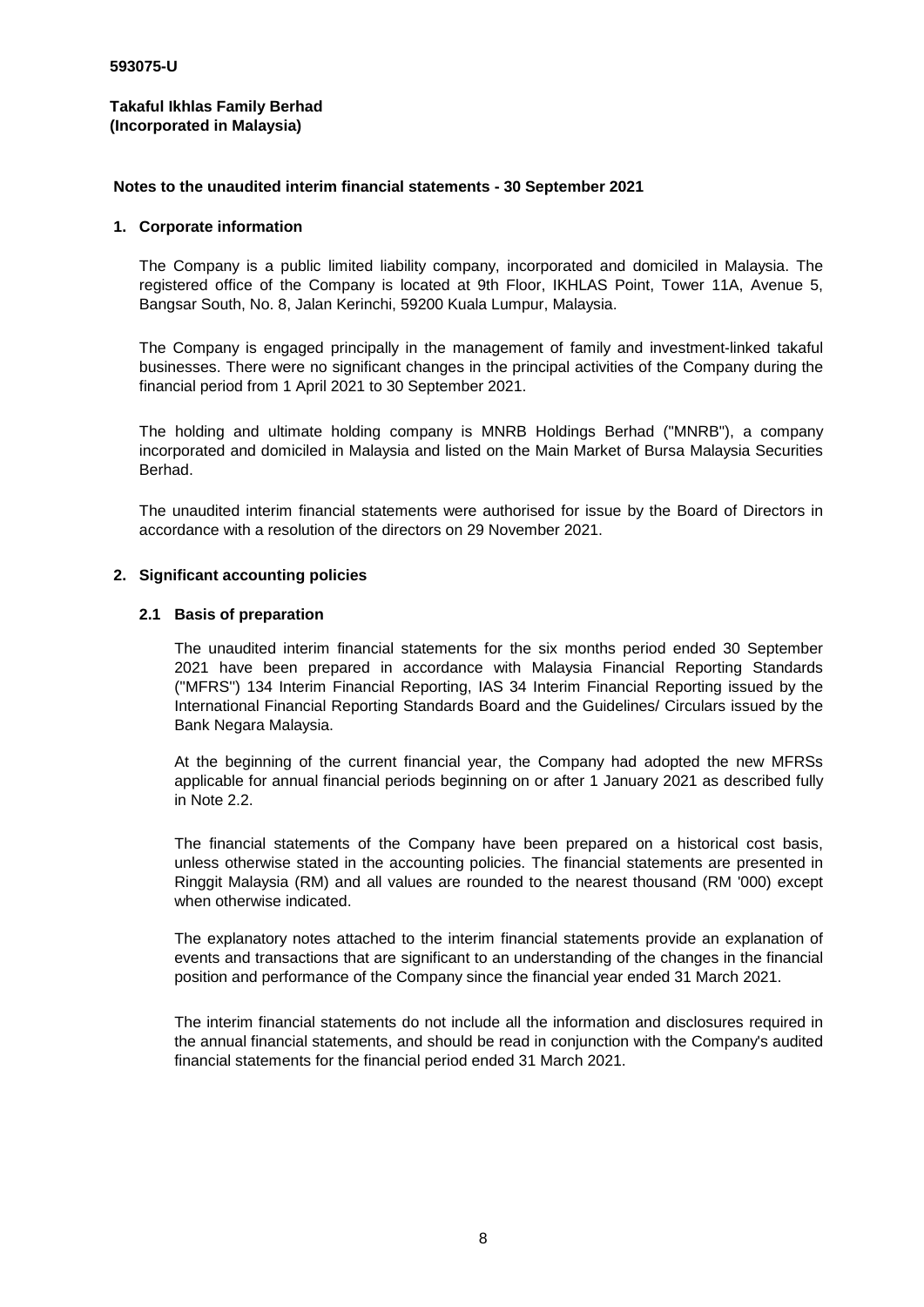#### **2. Significant accounting policies (cont'd.)**

#### **2.1 Basis of preparation (cont'd.)**

#### **Takaful operations and its funds**

Financial assets and financial liabilities are offset and the net amount is reported in the statements of financial position only when there is a legally enforceable right to offset the recognised amounts and there is an intention to settle on a net basis, or to realise the asset and settle the liability simultaneously. Income and expense will not be offset in the statements of comprehensive income unless required or permitted by any accounting standard or interpretation, as specifically disclosed in the accounting policies of the Company.

The statements of comprehensive income and statements of financial position of the shareholder's fund and family takaful fund which are presented on pages 1 to 2 and page 3 of the interim financial statements have been provided as supplementary financial information and to comply with the requirements of BNM/RH/PD 033-5: Financial Reporting for Takaful Operators issued by BNM. The Islamic Financial Services Act, (''IFSA'') 2013 in Malaysia requires the clear segregation of the assets, liabilities, income and expenses of the shareholder's fund and the family takaful fund. Accordingly, the statements of financial position and statements of comprehensive income prepared for the shareholder's fund and family takaful fund as referred to above reflect only the assets, liabilities, income, expenses and comprehensive income or losses of the individual funds.

However, in compliance with MFRS 10 *Consolidated Financial Statements* , the assets, liabilities, income and expenses of the family takaful fund are consolidated with those of the takaful operator to represent the control possessed by the operator over the respective funds.

In preparing the Company-level financial statements, the balances and transactions of the shareholder's fund are consolidated with those of the family takaful fund. Interfund assets and liabilities, income, and expenses relating to transactions between the funds are eliminated in full during consolidation. The accounting policies adopted for the shareholder's and family takaful fund are uniform for like transactions and events in similar circumstances.

Under the concept of takaful, individuals make contributions to a pool which is managed by a third party with the overall aim of using the monies to aid fellow participants in times of need. Accordingly, as a takaful operator, the Company manages the family takaful fund in line with the principles of Wakalah (agency), which is the business model used by the Company. Under the Wakalah model, the takaful operator is not a participant in the fund but manages the funds (including the relevant assets and liabilities) towards the purpose outlined above.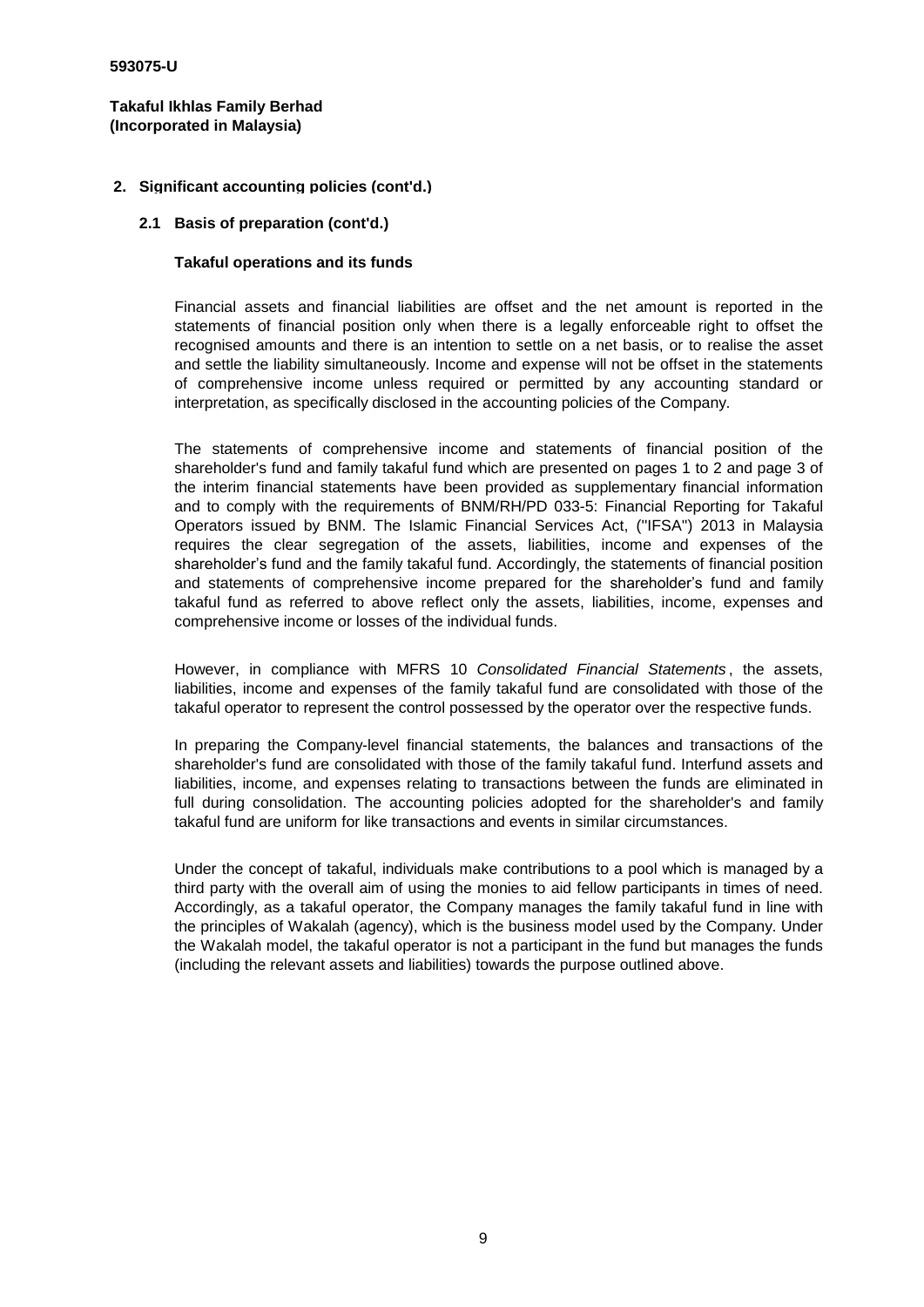#### **2.2 Changes in accounting policies**

The significant accounting policies adopted are consistent with those applied in the annual audited financial statements for the financial year ended 31 March 2021, except for the adoption of the following standards, amendments to standards and intrepretations issued by the Malaysian Accounting Standards Board (''MASB'') that are effective for the Company's financial year beginning 1 April 2021:

| <b>Description</b>                                                                                                                                 | <b>Effective for</b><br>annual periods<br>beginning<br>on or after |
|----------------------------------------------------------------------------------------------------------------------------------------------------|--------------------------------------------------------------------|
| Amendments to MFRS 16 Leases<br>Covid-19 - Related Rent Concessions beyond 30 June 2021<br>Amendments to MFRS 16 Covid-19-Related Rent Concessions | 1 April 2021<br>1 June 2020                                        |

The adoption of the above standards, amendments to standards and intrepretations did not have any significant effect on the disclosures or amounts recognised in the Company's financial statements.

#### **3. Auditor's report**

The auditor's report on the audited financial statements of the preceding year ended 31 March 2021 does not contain any qualification.

#### **4. Seasonality or cyclicality factors**

The businesses of the Company was not materially affected by any seasonal or cyclical fluctuations during the six months financial period ended 30 September 2021.

#### **5. Unusual items affecting assets, liabilities, equity, net income or cash flows**

There were no unusual items affecting assets, liabilities, equity, net income or cash flows for the six months financial period ended 30 September 2021.

#### **6. Changes in estimates**

There was no change in estimate of amounts reported in prior financial period that has a material effect in the six months financial period ended 30 September 2021.

#### **7. Issuances, cancellations, repurchase, resale and repayments of debt and equity securities**

There were no issues, repurchases and repayment of debt and equity securities for the six months financial period ended 30 September 2021.

#### **8. Significant event and subsequent events**

Dividend of RM5 million in respect of the financial year ended 31 March 2021 was paid on 5 October 2021.

#### **9. Changes in the composition of the Company**

There is no change in the composition of the Company since the end of the previous financial year 31 March 2021.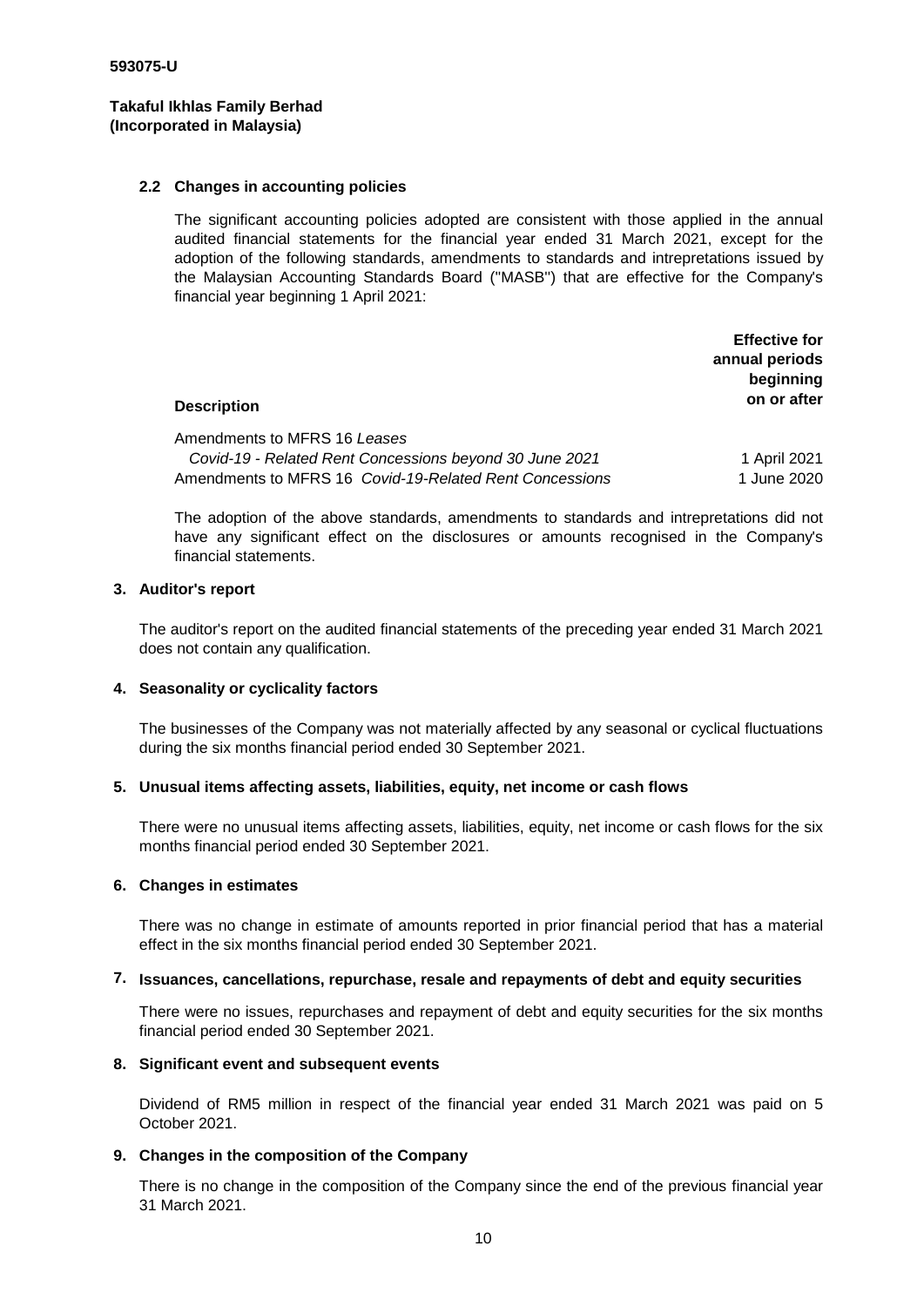#### **10. Financial and other assets**

The following table summarises the fair values and carrying values of financial assets of the Company other than cash and bank balances and takaful certificate receivables:

|                                             |                        | 30.09.2021 ------------------  |                           |                        | 31.03.2021 ------------------  |                           |  |  |
|---------------------------------------------|------------------------|--------------------------------|---------------------------|------------------------|--------------------------------|---------------------------|--|--|
|                                             | Shareholder's          | <b>Family</b>                  |                           | Shareholder's          | <b>Family</b>                  |                           |  |  |
|                                             | fund<br><b>RM '000</b> | takaful fund<br><b>RM '000</b> | Company<br><b>RM '000</b> | fund<br><b>RM '000</b> | takaful fund<br><b>RM '000</b> | Company<br><b>RM '000</b> |  |  |
| Unquoted Islamic private debt securities    | 120,738                | 1,449,122                      | 1,569,860                 | 97,482                 | 1,362,102                      | 1,459,584                 |  |  |
| Government investment issues                | 118,097                | 1,199,691                      | 1,317,788                 | 76,831                 | 1,136,789                      | 1,213,620                 |  |  |
| Quoted shares in Malaysia:                  |                        |                                |                           |                        |                                |                           |  |  |
| Shariah approved equities<br>Warrants       | 13,718                 | 123,530                        | 137,248                   | 9,007                  | 107,142                        | 116,149                   |  |  |
| Property trust funds                        | 374                    | 4,597                          | 4,971                     | 419                    | 4,772                          | 5,191                     |  |  |
| Shariah approved unit trust funds           | 5,004                  | 219,742                        | 224,746                   |                        | 186,951                        | 186,951                   |  |  |
| Golf club memberships                       | 118                    |                                | 118                       | 118                    |                                | 118                       |  |  |
| Islamic commerical papers                   |                        | 49,514                         | 49,514                    | 14,942                 | 44,804                         | 59,746                    |  |  |
| Islamic investment accounts with licensed:  |                        |                                |                           |                        |                                |                           |  |  |
| Islamic banks                               | 119,545                | 344,374                        | 463,919                   | 148,790                | 402,558                        | 551,348                   |  |  |
| Investment banks                            |                        | 10,697                         | 10,697                    |                        | 5,903                          | 5,903                     |  |  |
| Development bank                            | 82,592                 | 241,785                        | 324,377                   | 105,817                | 234,889                        | 340,706                   |  |  |
| Units held in investment-linked fund        | 14,004                 |                                |                           | 14,176                 |                                |                           |  |  |
| Secured staff financing:                    |                        |                                |                           |                        |                                |                           |  |  |
| Receivable within 12 months                 | 387                    | $\blacksquare$                 | 387                       | 564                    |                                | 564                       |  |  |
| Receivable after 12 months                  | 565                    |                                | 565                       | 773                    |                                | 773                       |  |  |
| Due from:                                   |                        |                                |                           |                        |                                |                           |  |  |
| Family takaful fund*                        |                        |                                |                           | 9,578                  |                                |                           |  |  |
| Investment-linked fund*                     | 3,206                  |                                |                           | 9,227                  |                                |                           |  |  |
| Amount due from holding company             |                        |                                |                           | 216                    |                                | 216                       |  |  |
| Amount due from related companies           | 381                    |                                | 381                       | 34                     |                                | 34                        |  |  |
| Income due and accrued                      | 4,323                  | 29,822                         | 34,145                    | 3,652                  | 28,976                         | 32,628                    |  |  |
| Sundry receivables, prepayment and deposits | 14,962                 | 289                            | 15,251                    | 3,328                  | 475                            | 3,803                     |  |  |
|                                             | 498,014                | 3,673,163                      | 4,153,967                 | 494,954                | 3,515,361                      | 3,977,334                 |  |  |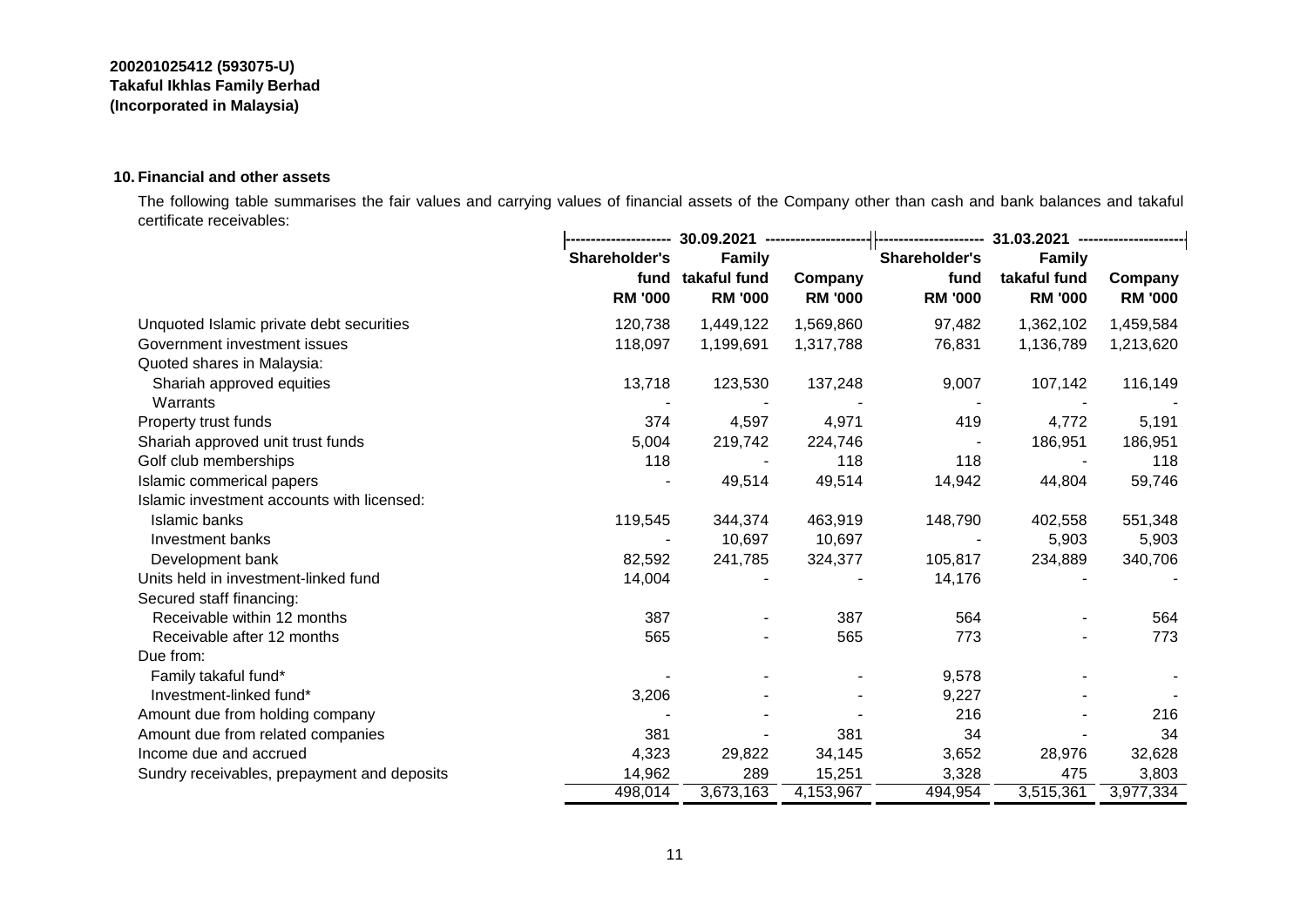#### **10. Financial and other assets (cont'd.)**

The following table summarises the fair values and carrying values of financial assets of the Company other than cash and bank balances and takaful certificate receivables (cont'd.):

|     |                                              | 30.09.2021     |                | 31.03.2021     |                |                |                |
|-----|----------------------------------------------|----------------|----------------|----------------|----------------|----------------|----------------|
|     |                                              | Shareholder's  | <b>Family</b>  |                | Shareholder's  | <b>Family</b>  |                |
|     |                                              | fund           | takaful fund   | Company        | fund           | takaful fund   | Company        |
|     |                                              | <b>RM '000</b> | <b>RM '000</b> | <b>RM '000</b> | <b>RM '000</b> | <b>RM '000</b> | <b>RM '000</b> |
|     | Financial assets at FVTPL (Note 21(a))       | 33,734         | 2,996,682      | 3,016,412      | 24,210         | 2,797,756      | 2,807,790      |
|     | Financial assets at FVOCI (Note 21(b))       | 238,319        |                | 238,319        | 173,823        |                | 173,823        |
|     | Amortised cost and other assets (Note 21(c)) | 225,961        | 676,481        | 899,236        | 296,921        | 717,605        | 995,721        |
|     |                                              | 498,014        | 3,673,163      | 4,153,967      | 494,954        | 3,515,361      | 3,977,334      |
| (a) | <b>Financial assets at FVTPL</b>             |                |                |                |                |                |                |
|     | At fair value:                               |                |                |                |                |                |                |
|     | Designated upon initial recognition:         |                |                |                |                |                |                |
|     | Unquoted Islamic private debt securities     |                | 1,449,122      | 1,449,122      |                | 1,362,102      | 1,362,102      |
|     | Government investment issues                 |                | 1,199,691      | 1,199,691      |                | 1,136,789      | 1,136,789      |
|     | Mandatorily measured:                        |                |                |                |                |                |                |
|     | Unquoted Islamic private debt securities     | 634            |                | 634            | 608            |                | 608            |
|     | Quoted shares in Malaysia:                   |                |                |                |                |                |                |
|     | Shariah approved equities                    | 13,718         | 123,530        | 137,248        | 9,007          | 107,142        | 116,149        |
|     | Warrants                                     |                |                |                |                |                |                |
|     | Units held in investment-linked fund         | 14,004         |                |                | 14,176         |                |                |
|     | Property trust funds                         | 374            | 4,597          | 4,971          | 419            | 4,772          | 5,191          |
|     | Shariah approved unit trust funds            | 5,004          | 219,742        | 224,746        |                | 186,951        | 186,951        |
|     |                                              | 33,734         | 2,996,682      | 3,016,412      | 24,210         | 2,797,756      | 2,807,790      |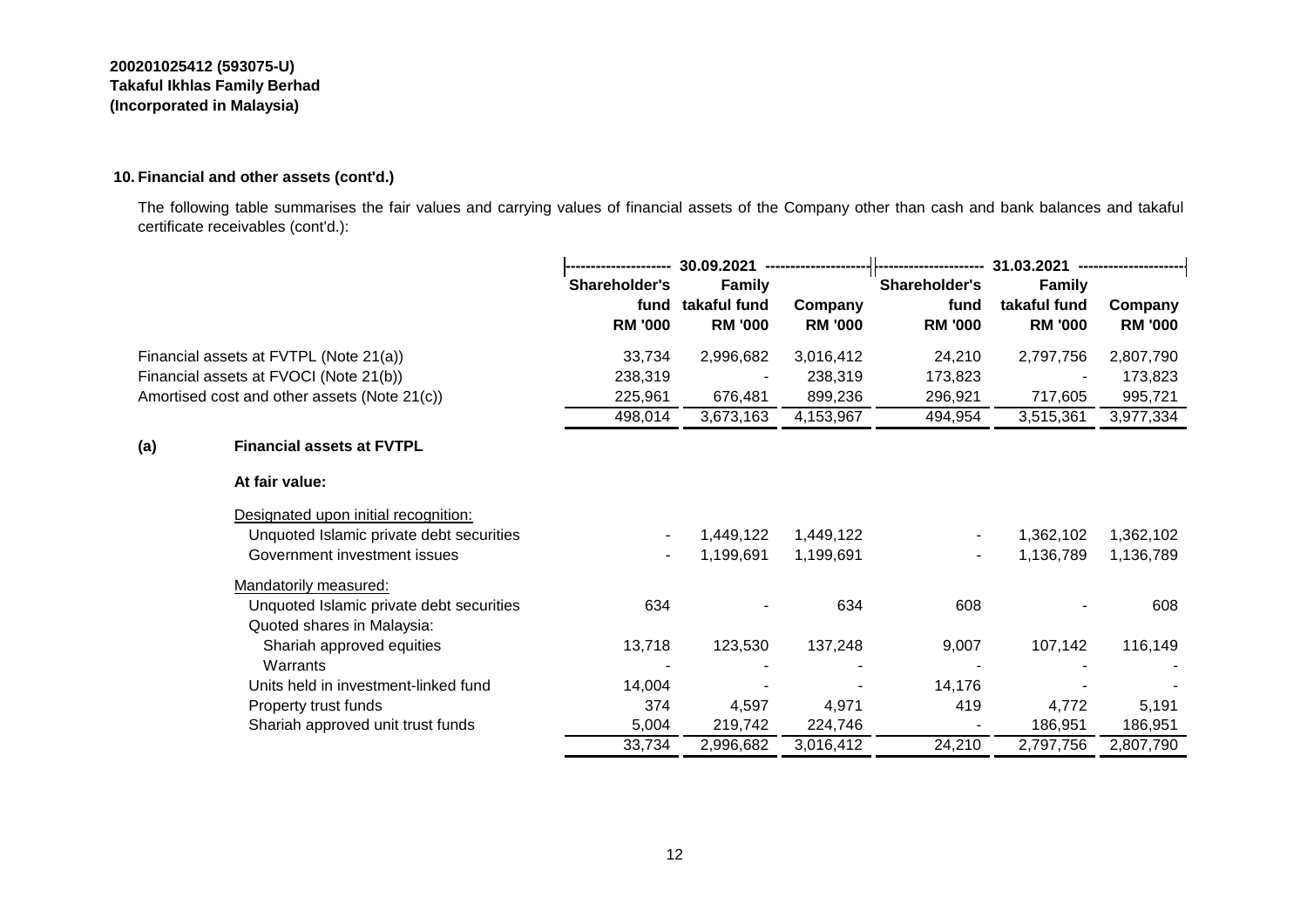#### **10. Financial and other assets (cont'd.)**

The following table summarises the fair values and carrying values of financial assets of the Company other than cash and bank balances and takaful certificate receivables (cont'd.):

|     |                                          | --------------------- | 30.09.2021               |                |                | 31.03.2021               | ---------------------- |
|-----|------------------------------------------|-----------------------|--------------------------|----------------|----------------|--------------------------|------------------------|
|     |                                          | Shareholder's         | <b>Family</b>            |                | Shareholder's  | <b>Family</b>            |                        |
|     |                                          | fund                  | takaful fund             | Company        | fund           | takaful fund             | Company                |
|     |                                          | <b>RM '000</b>        | <b>RM '000</b>           | <b>RM '000</b> | <b>RM '000</b> | <b>RM '000</b>           | <b>RM '000</b>         |
| (b) | <b>Financial assets at FVOCI</b>         |                       |                          |                |                |                          |                        |
|     | At fair value:                           |                       |                          |                |                |                          |                        |
|     | Unquoted Islamic private debt securities | 120,104               | $\sim$                   | 120,104        | 96,874         | $\blacksquare$           | 96,874                 |
|     | Government investment issues             | 118,097               | $\sim$                   | 118,097        | 76,831         |                          | 76,831                 |
|     | Golf club memberships                    | 118                   | $\overline{\phantom{0}}$ | 118            | 118            | $\overline{\phantom{a}}$ | 118                    |
|     |                                          | 238,319               |                          | 238,319        | 173,823        |                          | 173,823                |

#### 13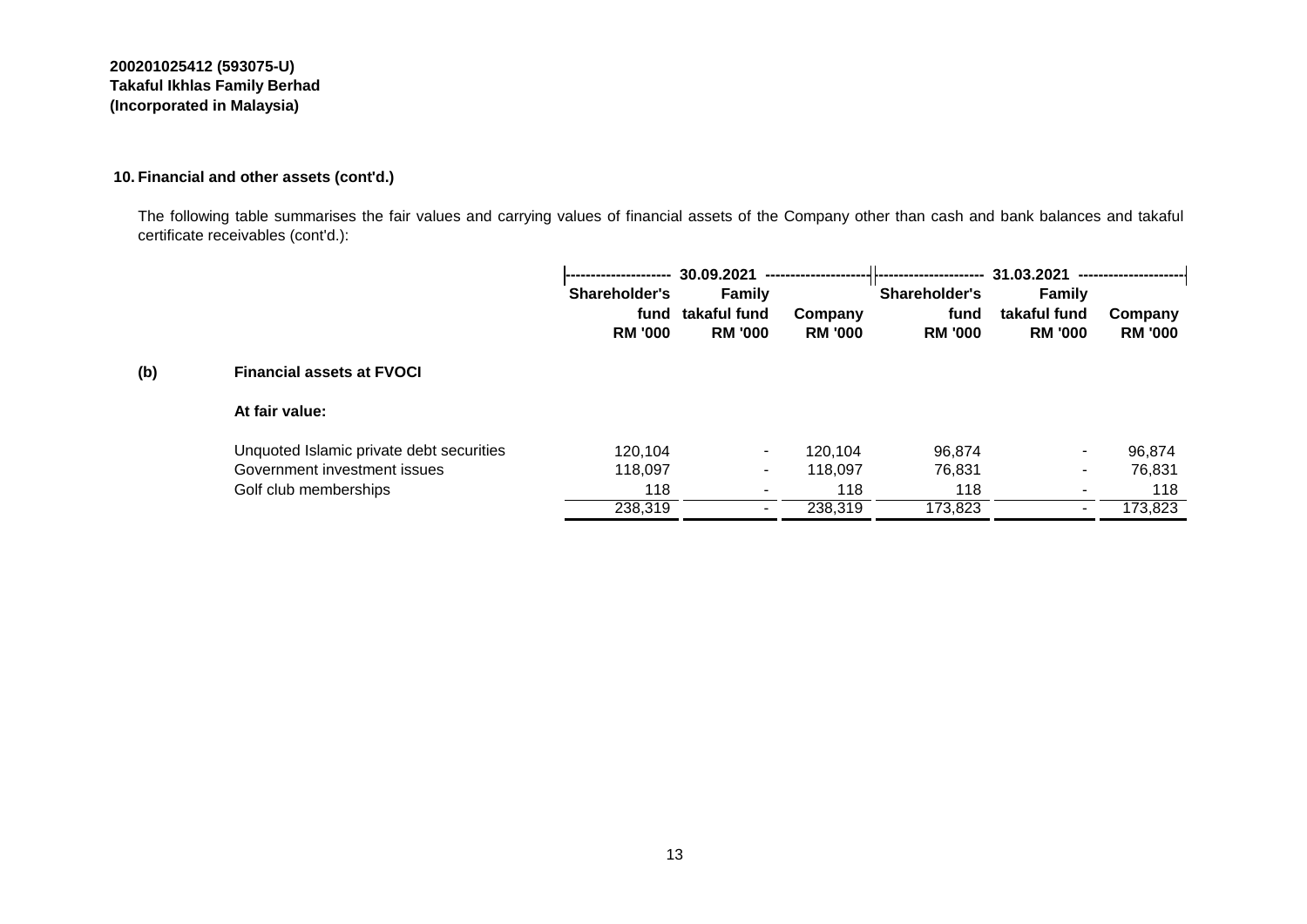#### **10. Financial and other assets (cont'd.)**

The following table summarises the fair values and carrying values of financial assets of the Company other than cash and bank balances and takaful certificate receivables (cont'd.):

| (c) | Amortised cost and other assets            |                | 30.09.2021     | --------------------- | --------------------- | 31.03.2021     | --------------------- |
|-----|--------------------------------------------|----------------|----------------|-----------------------|-----------------------|----------------|-----------------------|
|     |                                            | Shareholder's  | <b>Family</b>  |                       | Shareholder's         | <b>Family</b>  |                       |
|     |                                            | fund           | takaful fund   | Company               | fund                  | takaful fund   | Company               |
|     |                                            | <b>RM '000</b> | <b>RM '000</b> | <b>RM '000</b>        | <b>RM '000</b>        | <b>RM '000</b> | <b>RM '000</b>        |
|     | At amortised cost/fair value               |                |                |                       |                       |                |                       |
|     | Mandatorily measured:                      |                |                |                       |                       |                |                       |
|     | Islamic commerical papers                  | $\sim$         | 49,514         | 49,514                | 14,942                | 44,804         | 59,746                |
|     | Islamic investment accounts with licensed: |                |                |                       |                       |                |                       |
|     | Islamic banks                              | 119,545        | 344,374        | 463,919               | 148,790               | 402,558        | 551,348               |
|     | Investment banks                           |                | 10,697         | 10,697                |                       | 5,903          | 5,903                 |
|     | Development banks                          | 82,592         | 241,785        | 324,377               | 105,817               | 234,889        | 340,706               |
|     | Secured staff financing:                   |                |                |                       |                       |                |                       |
|     | Receivable within 12 months                | 387            | $\blacksquare$ | 387                   | 564                   |                | 564                   |
|     | Receivable after 12 months                 | 565            | $\blacksquare$ | 565                   | 773                   |                | 773                   |
|     | Due from:                                  |                |                |                       |                       |                |                       |
|     | Family takaful fund *                      |                |                | $\blacksquare$        | 9,578                 |                | $\blacksquare$        |
|     | Investment-linked fund *                   | 3,206          |                |                       | 9,227                 |                |                       |
|     | Amount due from holding company*           |                | $\blacksquare$ |                       | 216                   |                | 216                   |
|     | Amount due from related companies *        | 381            |                | 381                   | 34                    |                | 34                    |
|     | Income due and accrued                     | 4,323          | 29,822         | 34,145                | 3,652                 | 28,976         | 32,628                |
|     | Sundry receivables                         | 2,951          | 17             | 2,968                 | 3,111                 | 203            | 3,314                 |
|     |                                            |                |                |                       |                       |                |                       |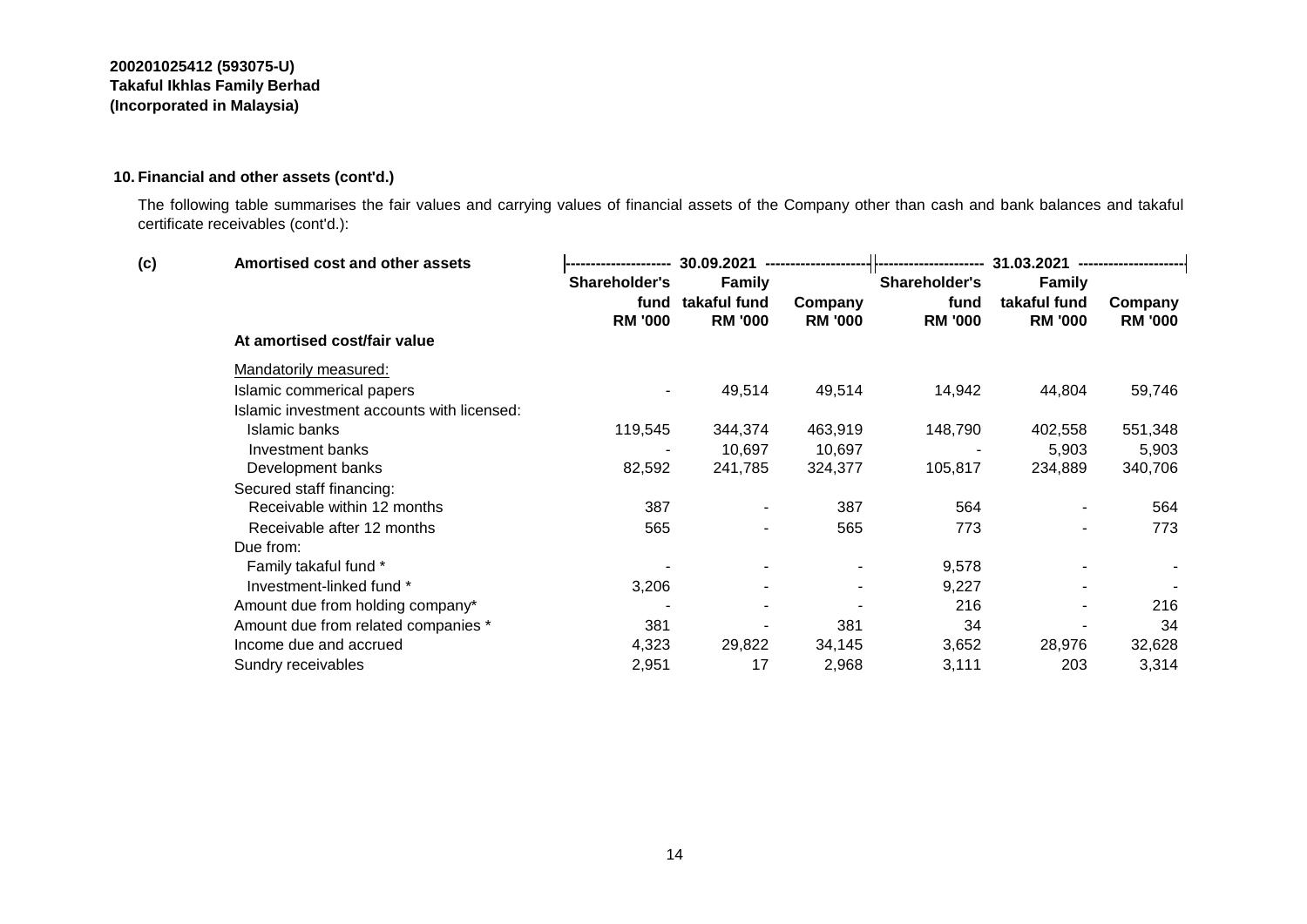#### **10. Financial and other assets (cont'd.)**

The following table summarises the fair values and carrying values of financial assets of the Company other than cash and bank balances and takaful certificate receivables (cont'd.):

| (c) | Amortised cost and other assets (cont'd.) |                | 30.09.2021               |                |                | 31.03.2021     |                |
|-----|-------------------------------------------|----------------|--------------------------|----------------|----------------|----------------|----------------|
|     |                                           | Shareholder's  | <b>Family</b>            |                | Shareholder's  | <b>Family</b>  |                |
|     |                                           |                | fund takaful fund        | Company        | fund           | takaful fund   | Company        |
|     |                                           | <b>RM '000</b> | <b>RM '000</b>           | <b>RM '000</b> | <b>RM '000</b> | <b>RM '000</b> | <b>RM '000</b> |
|     |                                           |                |                          |                |                |                |                |
|     | Other assets:                             |                |                          |                |                |                |                |
|     | Prepayments                               | 11,976         | $\overline{\phantom{a}}$ | 11,976         | 198            |                | 198            |
|     | Advance                                   | 17             | $\overline{\phantom{a}}$ | 17             | 12             |                | 12             |
|     | Other receivables                         | 18             | 272                      | 290            |                | 272            | 279            |
|     |                                           | 225,961        | 676,481                  | 899,236        | 296,921        | 717,605        | 995,721        |
|     |                                           |                |                          |                |                |                |                |

All items above, other than other receivables and prepayments, are financial assets measured at amortised cost. The carrying amount disclosed above approximate fair values due to their relatively short-term nature.

**\*** The amounts due from family takaful fund, investment-linked fund and related companies are unsecured, not subject to any profit elements and are repayable on demand.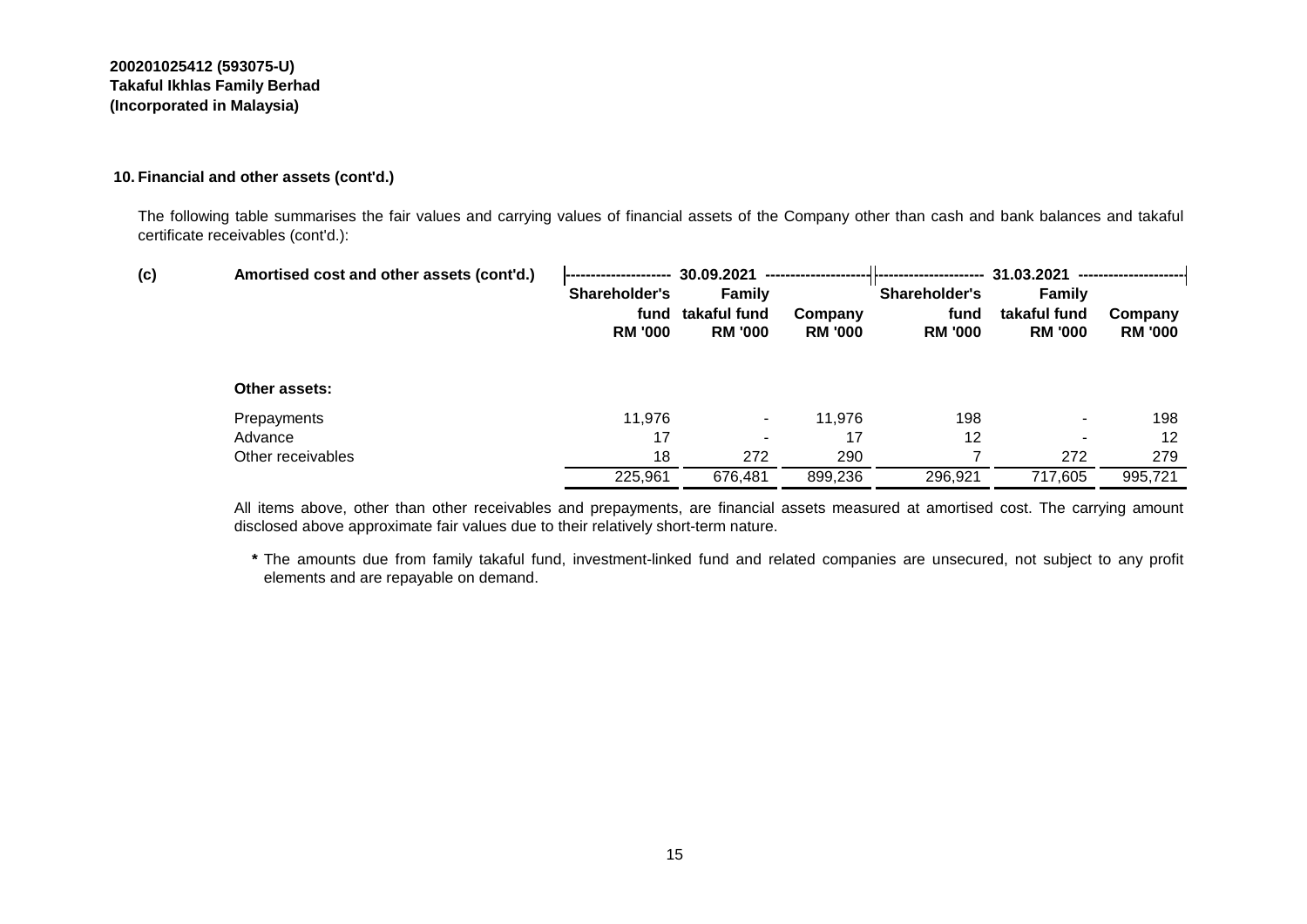### **11. Takaful certificate receivables**

### **Family takaful fund/Company**

|                                            | 30.09.2021<br><b>RM '000</b> | 31.03.2021<br><b>RM '000</b> |
|--------------------------------------------|------------------------------|------------------------------|
| Due contributions including agents/brokers | 26,870                       | 51,443                       |
| Due from retakaful operators               | 2,675                        | 1,757                        |
|                                            | 29,545                       | 53,200                       |
| Allowance for impairment                   | (2, 189)                     | (5, 115)                     |
|                                            | 27,356                       | 48,085                       |

Amounts due from retakaful operators which have been offset against amounts due to retakaful operators are as follows:

|                                    | <b>Gross</b><br>carrying<br>amount<br><b>RM'000</b> | Gross amounts<br>offset in the<br>statement of<br>financial<br>position<br><b>RM'000</b> |       |
|------------------------------------|-----------------------------------------------------|------------------------------------------------------------------------------------------|-------|
| <b>Family takaful fund/Company</b> |                                                     |                                                                                          |       |
| 30.09.2021                         |                                                     |                                                                                          |       |
| Due from retakaful operators       | 114,892                                             | (112, 217)                                                                               | 2,675 |
| 31.03.2021                         |                                                     |                                                                                          |       |
| Due from retakaful operators       | 148,369                                             | (146,612)                                                                                | 1,757 |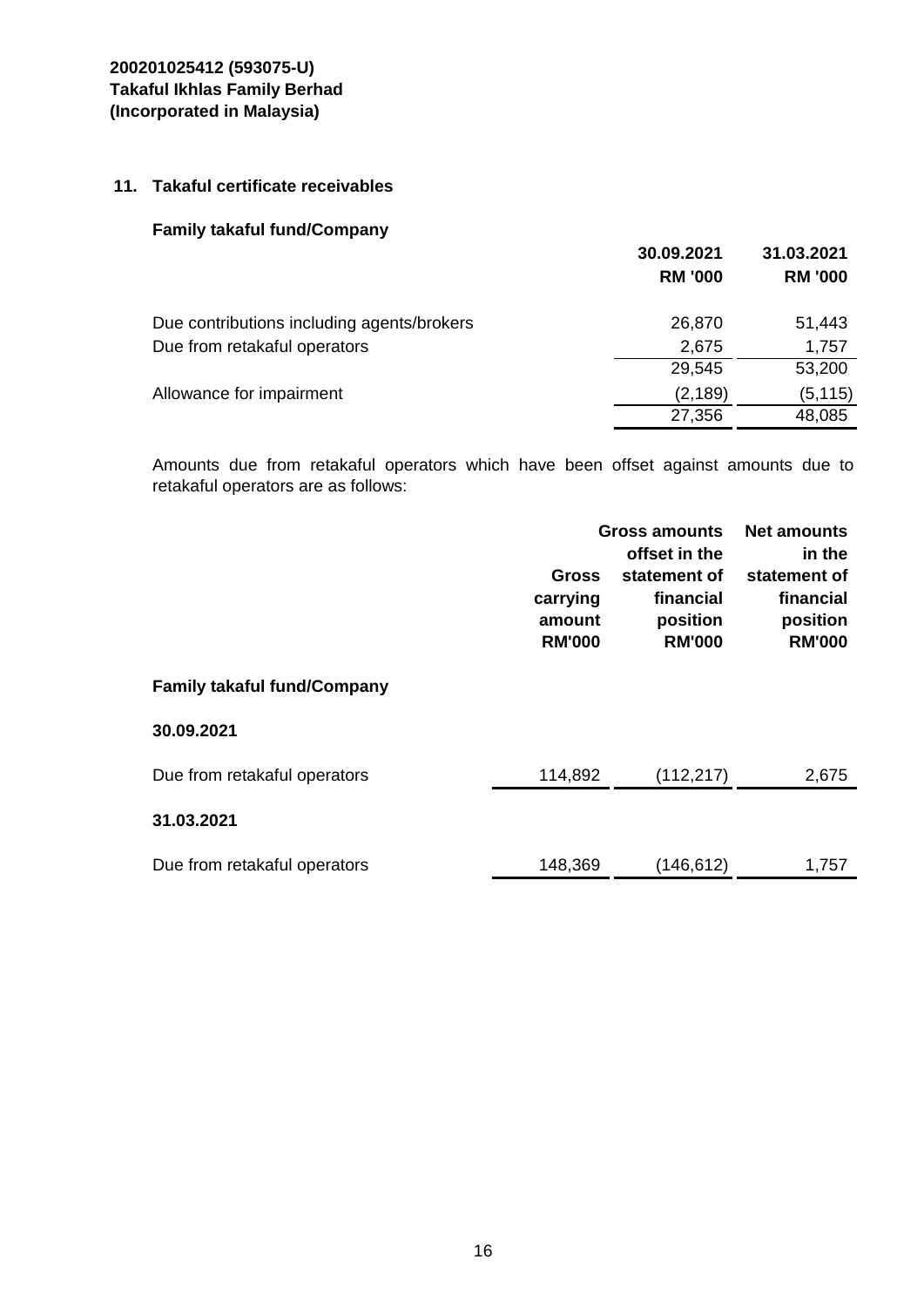### **12. Takaful certificate liabilities**

|                                       | <b>Family takaful fund</b> |                          |                |                | Company                  |                |  |
|---------------------------------------|----------------------------|--------------------------|----------------|----------------|--------------------------|----------------|--|
|                                       | <b>Gross</b>               | <b>Retakaful</b>         | <b>Net</b>     | <b>Gross</b>   | <b>Retakaful</b>         | Net            |  |
| 30.09.2021                            | <b>RM '000</b>             | <b>RM '000</b>           | <b>RM '000</b> | <b>RM '000</b> | <b>RM '000</b>           | <b>RM '000</b> |  |
| Provision for claims reported         |                            |                          |                |                |                          |                |  |
| by certificate holders                | 106,457                    | (21, 404)                | 85,053         | 106,457        | (21, 404)                | 85,053         |  |
| Participants' Investment Fund ("PIF") | 2,894,595                  | $\blacksquare$           | 2,894,595      | 2,894,595      | $\blacksquare$           | 2,894,595      |  |
| Participants' Risk Fund ("PRF")       | 314,014                    | (77, 800)                | 236,214        | 314,014        | (77,800)                 | 236,214        |  |
| NAV attributable to unitholders       | 197,804                    | $\overline{\phantom{a}}$ | 197,804        | 187,804        | $\overline{\phantom{a}}$ | 187,804        |  |
|                                       | 3,512,870                  | (99, 204)                | 3,413,666      | 3,502,870      | (99, 204)                | 3,403,666      |  |
| 31.03.2021                            |                            |                          |                |                |                          |                |  |
| Provision for claims reported         |                            |                          |                |                |                          |                |  |
| by certificate holders                | 82,316                     | (13,630)                 | 68,686         | 82,316         | (13,630)                 | 68,686         |  |
| Participants' Investment Fund ("PIF") | 2,808,666                  | $\overline{\phantom{a}}$ | 2,808,666      | 2,808,666      | $\overline{\phantom{a}}$ | 2,808,666      |  |
| Participants' Risk Fund ("PRF")       | 326,719                    | (70, 841)                | 255,878        | 326,719        | (70, 841)                | 255,878        |  |
| NAV attributable to unitholders       | 194,281                    | $\overline{\phantom{a}}$ | 194,281        | 184,281        |                          | 184,281        |  |
|                                       | 3,411,982                  | (84, 471)                | 3,327,511      | 3,401,982      | (84, 471)                | 3,317,511      |  |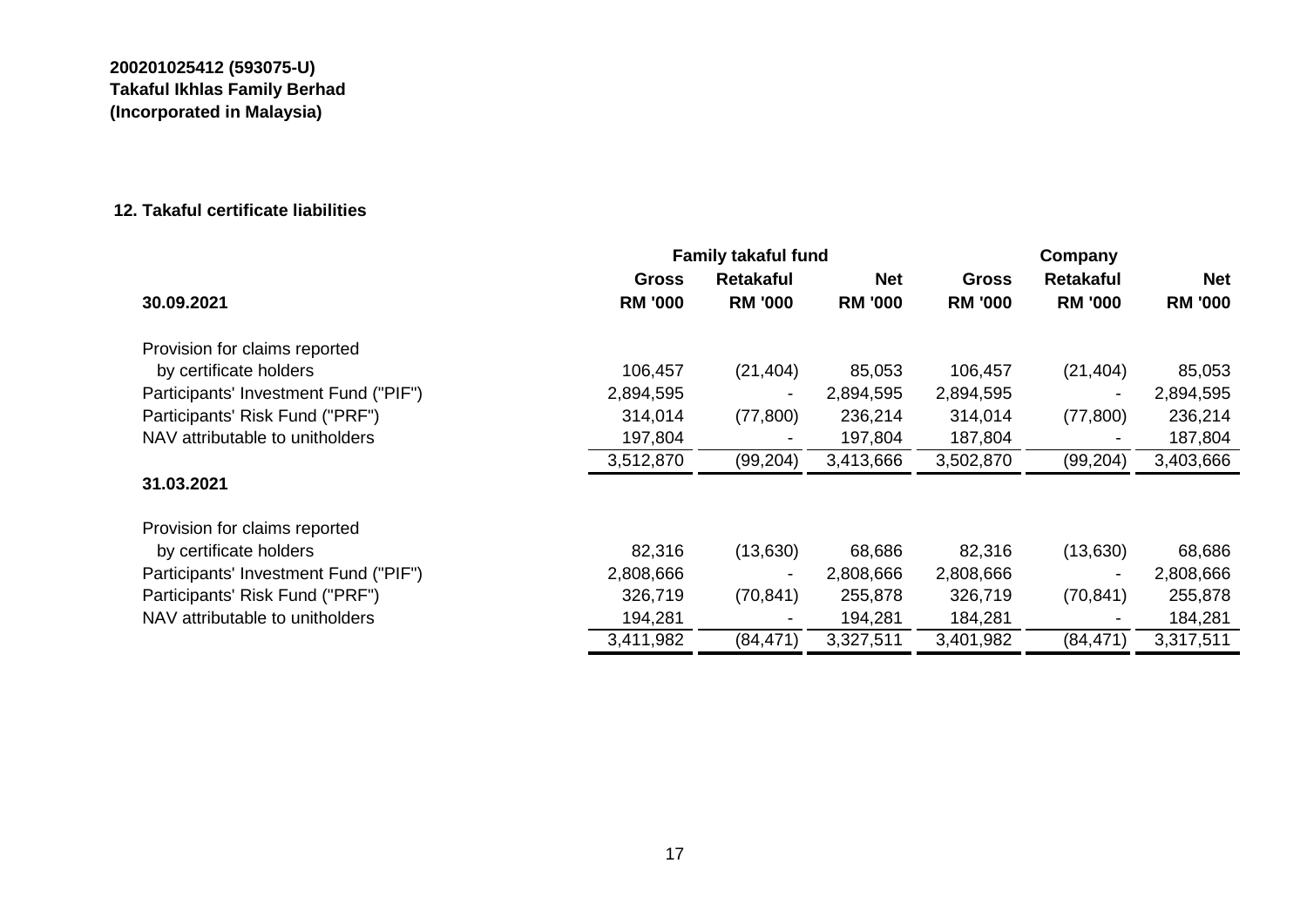# **12. Takaful certificate liabilities (cont'd.)**

The movements of takaful certificate liabilities are presented as follows:

|                                                     |                | <b>Family takaful fund</b> |                | Company        |                          |                |  |
|-----------------------------------------------------|----------------|----------------------------|----------------|----------------|--------------------------|----------------|--|
|                                                     | <b>Gross</b>   | <b>Retakaful</b>           | <b>Net</b>     | <b>Gross</b>   | <b>Retakaful</b>         | <b>Net</b>     |  |
| 30.09.2021                                          | <b>RM '000</b> | <b>RM '000</b>             | <b>RM '000</b> | <b>RM '000</b> | <b>RM '000</b>           | <b>RM '000</b> |  |
| At 1 April 2021                                     | 3,411,982      | (84, 471)                  | 3,327,511      | 3,401,982      | (84, 471)                | 3,317,511      |  |
| Net earned contributions                            | 292,511        | (43, 138)                  | 249,373        | 291,713        | (43, 138)                | 248,575        |  |
| Net creation of units                               | 26,322         |                            | 26,322         | 26,322         |                          | 26,322         |  |
| Liabilities paid for death, maturities, surrenders, |                |                            |                |                |                          |                |  |
| benefits and claims                                 | (161, 095)     | 29,073                     | (132, 022)     | (161,095)      | 29,073                   | (132, 022)     |  |
| Net cancellation of units                           | (11, 824)      |                            | (11, 824)      | (11, 824)      | $\overline{\phantom{a}}$ | (11, 824)      |  |
| Benefits and claims experience variation            | 24,141         | (7, 774)                   | 16,367         | 24,141         | (7, 774)                 | 16,367         |  |
| Fees deducted                                       | (102, 619)     | $\sim$                     | (102, 619)     | (102, 619)     | $\sim$                   | (102, 619)     |  |
| Other revenue and expenses                          | (10, 975)      | $\overline{\phantom{a}}$   | (10, 975)      | (10, 177)      | ٠                        | (10, 177)      |  |
| Transfer to shareholder's fund                      | (9,689)        | $\overline{\phantom{a}}$   | (9,689)        | (9,689)        | $\overline{\phantom{a}}$ | (9,689)        |  |
| Increase in reserve                                 | 54,116         | 7,106                      | 61,222         | 54,116         | 7,106                    | 61,222         |  |
| At 30 September 2021                                | 3,512,870      | (99, 204)                  | 3,413,666      | 3,502,870      | (99,204)                 | 3,403,666      |  |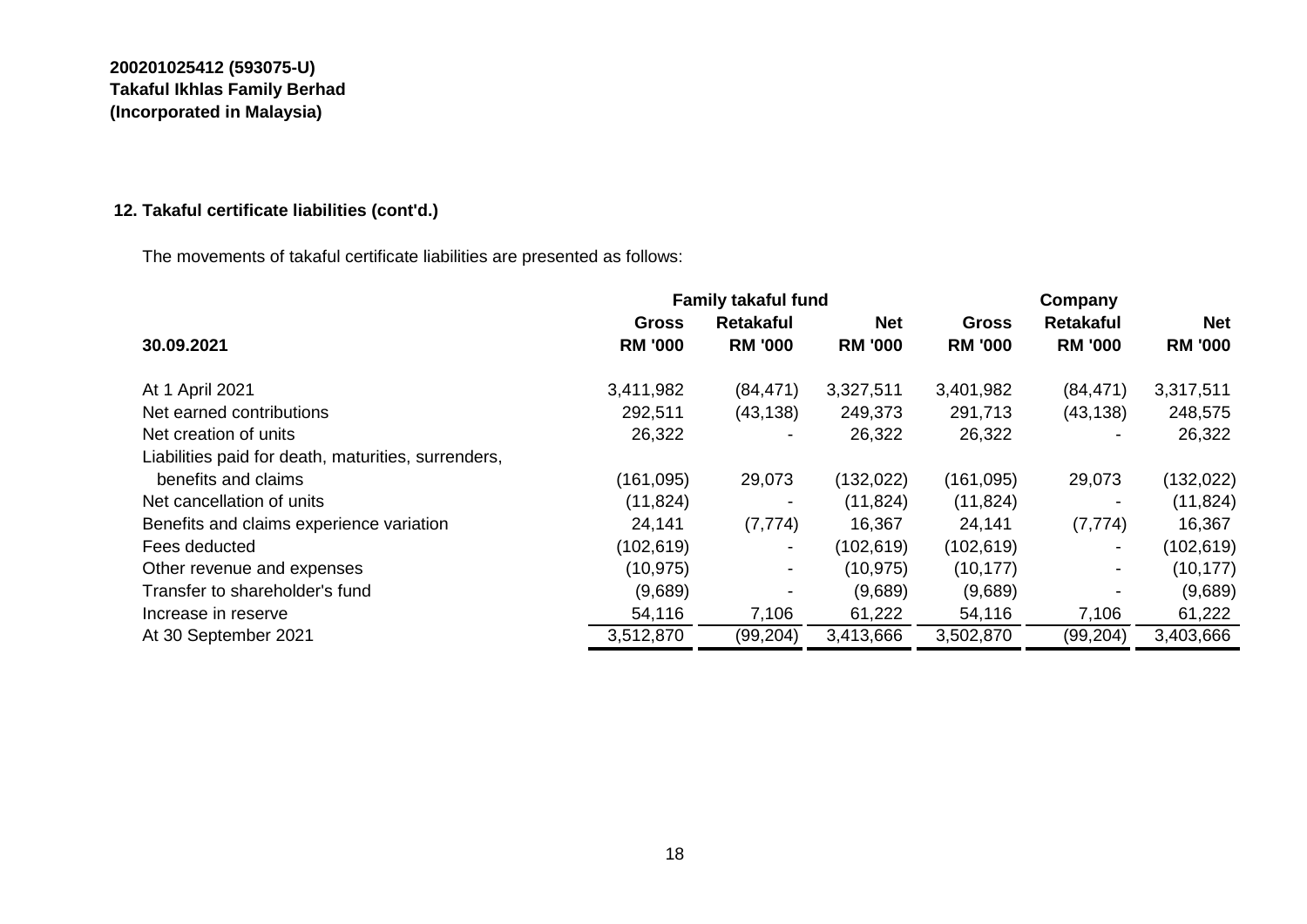# **12. Takaful certificate liabilities (cont'd.)**

|                                                     |                | <b>Family takaful fund</b> |                |                |                          | Company        |  |  |
|-----------------------------------------------------|----------------|----------------------------|----------------|----------------|--------------------------|----------------|--|--|
|                                                     | <b>Gross</b>   | <b>Retakaful</b>           | <b>Net</b>     | <b>Gross</b>   | <b>Retakaful</b>         | <b>Net</b>     |  |  |
| 31.03.2021                                          | <b>RM '000</b> | <b>RM '000</b>             | <b>RM '000</b> | <b>RM '000</b> | <b>RM '000</b>           | <b>RM '000</b> |  |  |
| At 1 April 2020                                     | 3,175,141      | (52,608)                   | 3,122,533      | 3,165,141      | (52,608)                 | 3,112,533      |  |  |
| Net earned contributions                            | 628,971        | (77, 025)                  | 551,946        | 628,246        | (77, 025)                | 551,221        |  |  |
| Net creation of units                               | 59,225         | $\blacksquare$             | 59,225         | 59,225         | $\blacksquare$           | 59,225         |  |  |
| Liabilities paid for death, maturities, surrenders, |                |                            |                |                |                          |                |  |  |
| benefits and claims                                 | (287, 931)     | 59,747                     | (228, 184)     | (287, 931)     | 59,747                   | (228, 184)     |  |  |
| Net cancellation of units                           | (21, 870)      |                            | (21, 870)      | (21, 870)      | $\overline{\phantom{a}}$ | (21, 870)      |  |  |
| Benefits and claims experience variation            | 7,878          | (244)                      | 7,634          | 7,878          | (244)                    | 7,634          |  |  |
| Fees deducted                                       | (221, 440)     | $\blacksquare$             | (221, 440)     | (221, 440)     | $\overline{\phantom{a}}$ | (221, 440)     |  |  |
| Other revenue and expenses                          | 11,246         | $\overline{\phantom{a}}$   | 11,246         | 11,971         | $\overline{\phantom{a}}$ | 11,971         |  |  |
| Transfer to shareholder's fund                      | (16, 052)      | $\blacksquare$             | (16,052)       | (16,052)       | -                        | (16, 052)      |  |  |
| Increase in reserve                                 | 76,814         | (14, 341)                  | 62,473         | 76,814         | (14, 341)                | 62,473         |  |  |
| At 31 March 2021                                    | 3,411,982      | (84, 471)                  | 3,327,511      | 3,401,982      | (84, 471)                | 3,317,511      |  |  |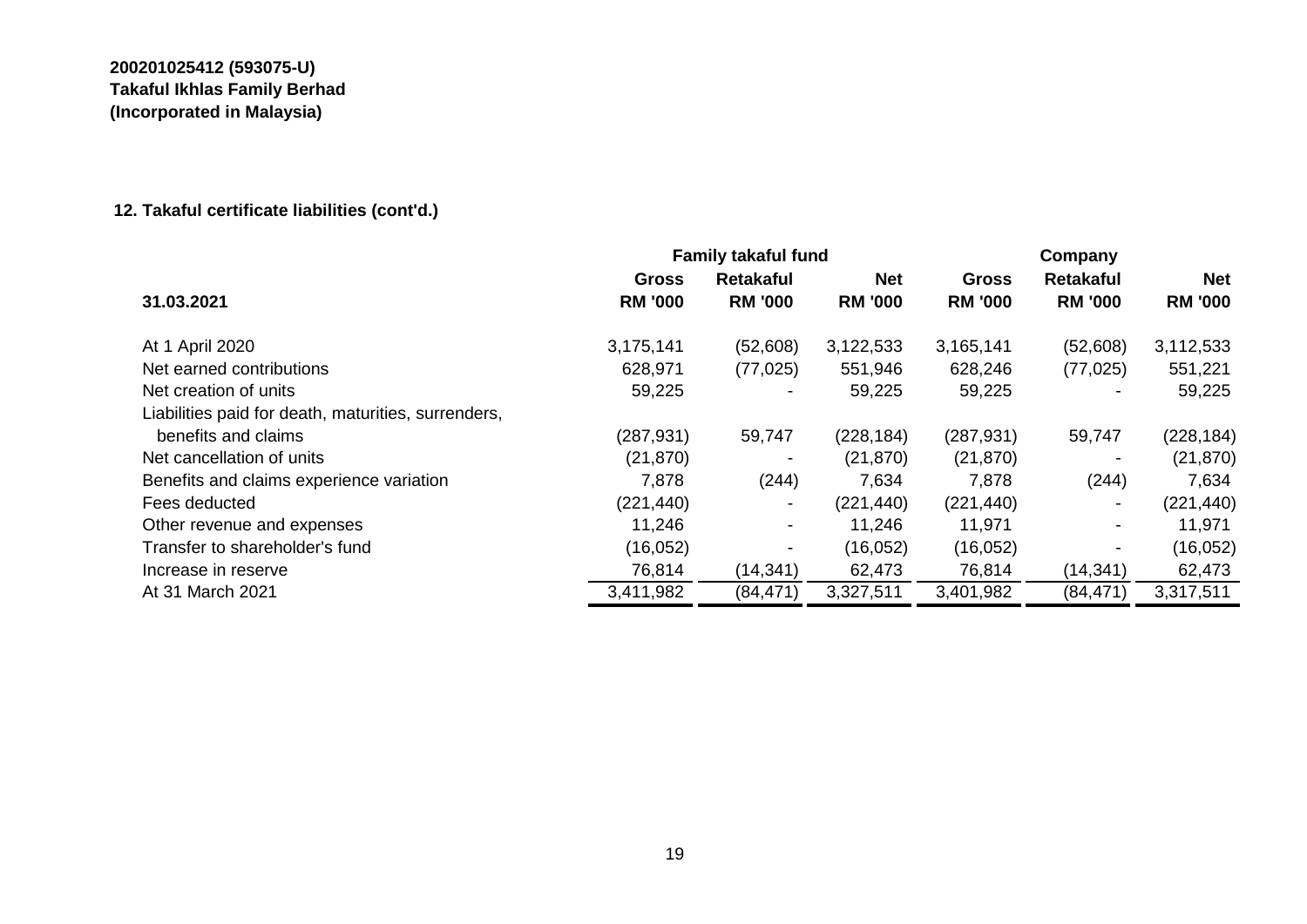| 13. Expense liabilities |  |
|-------------------------|--|
|-------------------------|--|

| <b>Shareholder's fund</b>                                      | 30.09.2021<br><b>RM '000</b>                    | 31.03.2021<br><b>RM '000</b> |
|----------------------------------------------------------------|-------------------------------------------------|------------------------------|
| Unexpired expense reserve ("UER")                              | 34,896                                          | 38,908                       |
| The movement of expense liabilities is presented as follows:   |                                                 |                              |
| <b>Shareholder's fund/Company</b>                              | 30.09.2021<br><b>RM '000</b>                    | 31.03.2021<br><b>RM '000</b> |
| At 1 April 2021/ 1 April 2020<br>Movement in provision for UER | 38,908<br>(4,012)                               | 34,086<br>4,822              |
| At 30 September 2021/31 March 2021                             | 34,896                                          | 38,908                       |
| 14. Takaful certificate payables                               |                                                 |                              |
| <b>Family takaful fund/Company</b>                             | 30.09.2021<br><b>RM '000</b>                    | 31.03.2021<br><b>RM '000</b> |
| Due to retakaful operators                                     | 31,336                                          | 32,504                       |
| 15. Participants' fund - Family takaful fund                   |                                                 |                              |
| 30.09.2021                                                     | <b>Family</b><br>takaful fund<br><b>RM '000</b> | Company<br><b>RM '000</b>    |
| <b>Unallocated surplus</b>                                     |                                                 |                              |
| At 1 April 2021<br>Surplus attributable to participants        | 199,649<br>26,236                               | 162,222<br>25,188            |
| At 30 September 2021                                           | 225,885                                         | 187,410                      |
|                                                                |                                                 |                              |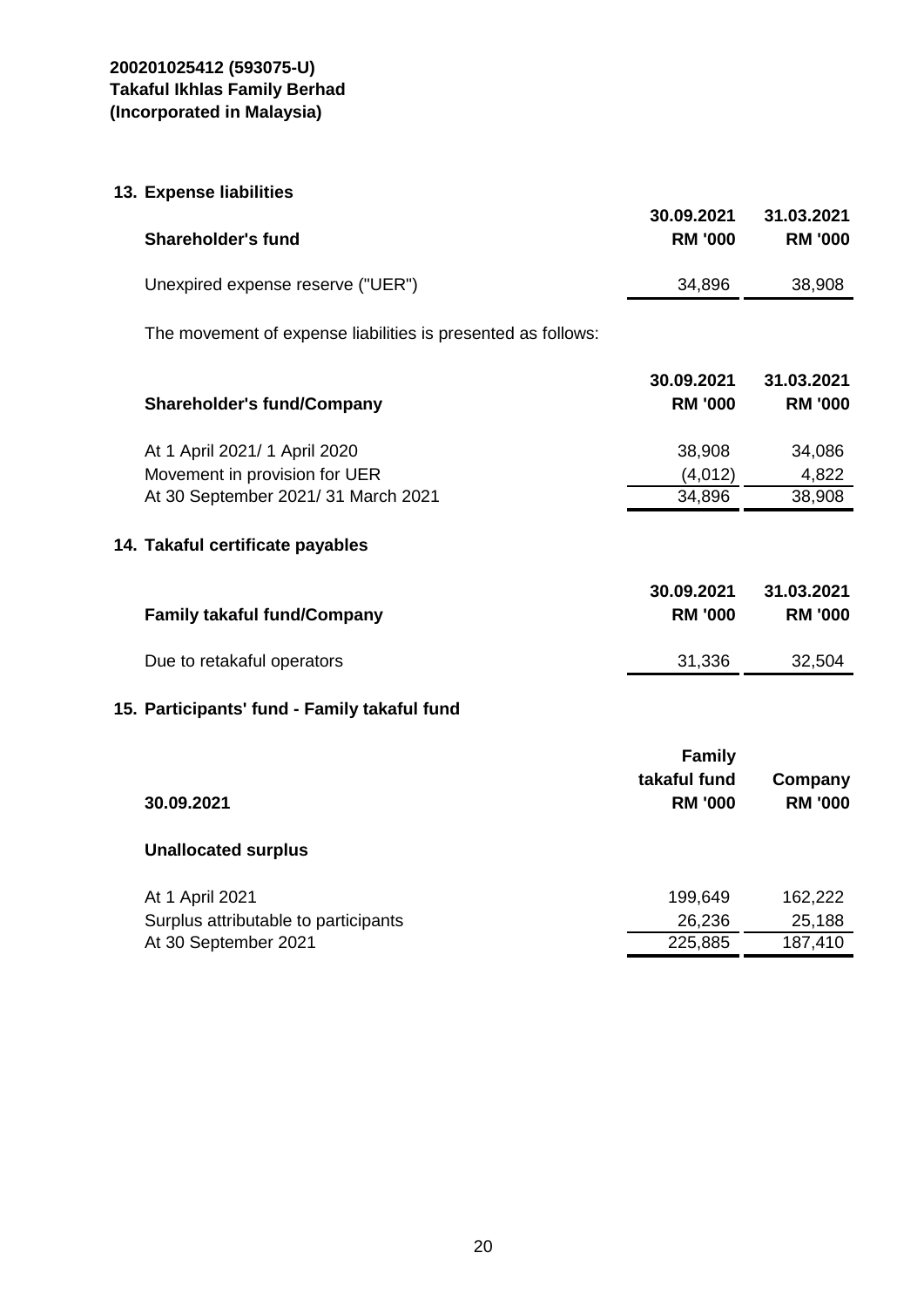# **15. Participants' fund - Family takaful fund (cont'd.)**

| 30.09.2021 (cont'd.)                     | <b>Family</b><br>takaful fund<br><b>RM '000</b> | Company<br><b>RM '000</b> |
|------------------------------------------|-------------------------------------------------|---------------------------|
| <b>Revaluation reserve</b>               |                                                 |                           |
| At 1 April 2021                          |                                                 | 35,961                    |
| Net gains on fair value changes          |                                                 | 1,048                     |
| Deferred tax on fair value changes       |                                                 | (84)                      |
| At 30 September 2021                     |                                                 | 36,925                    |
| Family takaful fund at end of the period |                                                 |                           |
| <b>Unallocated surplus</b>               | 225,885                                         | 187,410                   |
| <b>Revaluation reserve</b>               |                                                 | 36,925                    |
|                                          | 225,885                                         | 224,335                   |
| 31.03.2021                               |                                                 |                           |
| <b>Unallocated surplus</b>               |                                                 |                           |
| At 1 April 2020                          | 170,745                                         | 135,361                   |
| Surplus attributable to participants     | 28,904                                          | 26,861                    |
| At 31 March 2021                         | 199,649                                         | 162,222                   |
| <b>Revaluation reserve</b>               |                                                 |                           |
| At 1 April 2020                          |                                                 | 34,081                    |
| Net gains on fair value changes          |                                                 | 2,043                     |
| Deferred tax on fair value changes       |                                                 | (163)                     |
| At 31 March 2021                         |                                                 | 35,961                    |
| Family takaful fund at end of the year   |                                                 |                           |
|                                          |                                                 |                           |
| Unallocated surplus                      | 199,649                                         | 162,222                   |
| <b>Revaluation reserve</b>               |                                                 | 35,961                    |
|                                          | 199,649                                         | 198,183                   |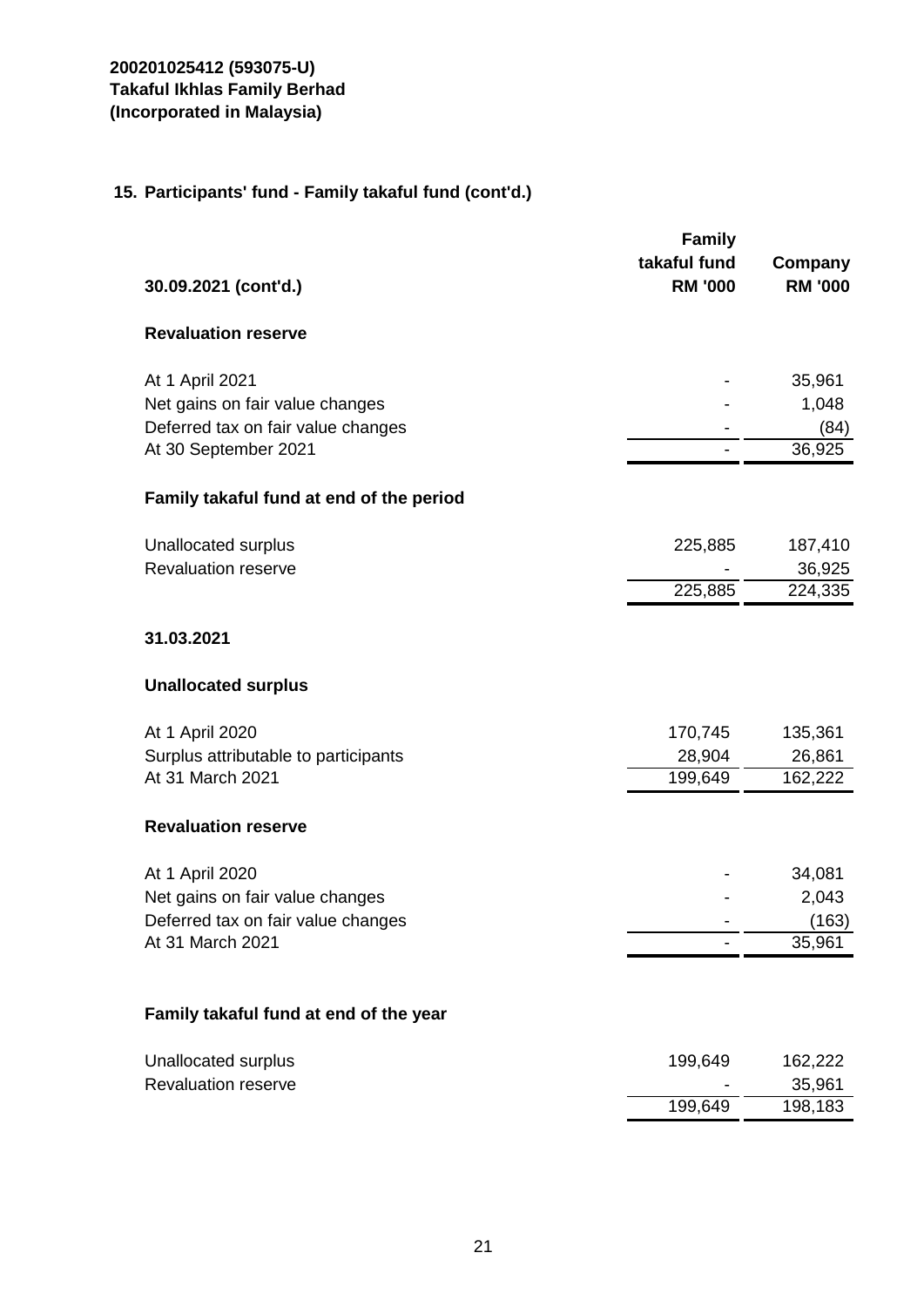### **16. Capital commitments**

| <b>Capital commitments</b>            |                |                |
|---------------------------------------|----------------|----------------|
|                                       | 30.09.2021     | 31.03.2021     |
|                                       | <b>RM '000</b> | <b>RM '000</b> |
| <b>Shareholder's fund and Company</b> |                |                |
| Authorised and contracted for:        |                |                |
| Intangible assets                     | 4,030          | 3,030          |
|                                       |                |                |
| Authorised but not contracted for:    |                |                |
| Intangible assets                     | 6,805          | 5,860          |
|                                       |                |                |
| Payable within 12 months              | 4,030          | 3,030          |
| Payable after 12 months               | 6,805          | 5,860          |
|                                       | 10,835         | 8,890          |

## **17. Regulatory capital requirement**

The capital structure of the Company, as prescribed under the Risk-Based Capital Framework for Takaful Operators (''RBCT Framework'') is provided below:

| 30.09.2021                            | <b>Shareholder's</b><br>fund<br><b>RM '000</b> | <b>Family</b><br>takaful<br>fund<br><b>RM '000</b> | Total<br><b>RM'000</b> |
|---------------------------------------|------------------------------------------------|----------------------------------------------------|------------------------|
| <b>Eligible Tier-1 capital</b>        |                                                |                                                    |                        |
| Share capital                         | 405,000                                        |                                                    | 405,000                |
| Reserves, including retained earnings | 97,179                                         | 225,885                                            | 323,064                |
| Tier-2 capital                        |                                                |                                                    |                        |
| Fair value reserves                   | 2,237                                          |                                                    | 2,237                  |
| Amount deducted from capital          | (51,831)                                       |                                                    | (51,831)               |
| Total capital available               | 452,585                                        | 225,885                                            | 678,470                |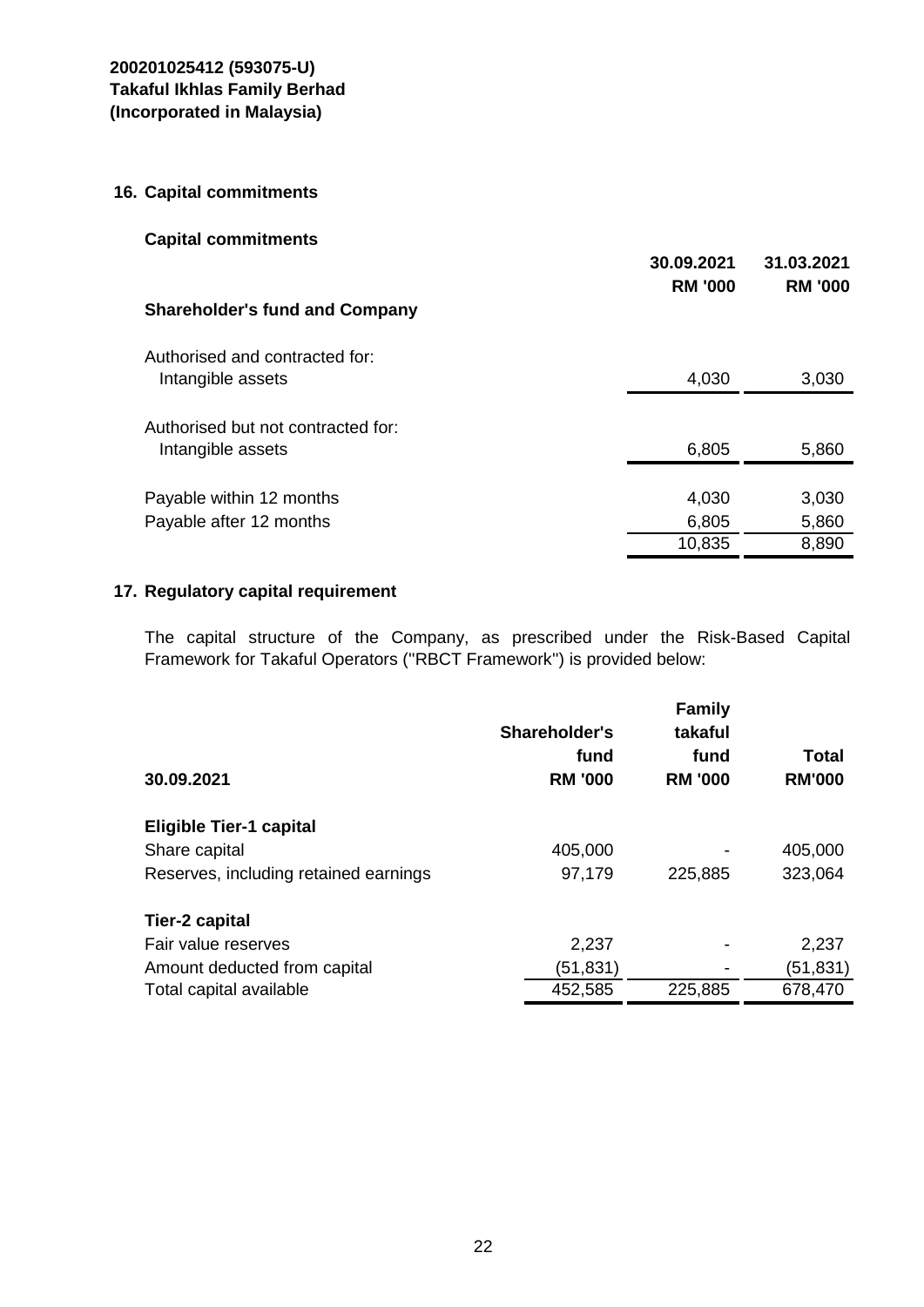### **17. Regulatory capital requirement (cont'd.)**

| 31.03.2021                            | Shareholder's<br>fund<br><b>RM '000</b> | <b>Family</b><br>takaful<br>fund<br><b>RM '000</b> | Total<br><b>RM'000</b> |
|---------------------------------------|-----------------------------------------|----------------------------------------------------|------------------------|
| <b>Eligible Tier-1 capital</b>        |                                         |                                                    |                        |
| Share capital                         | 405,000                                 |                                                    | 405,000                |
| Reserves, including retained earnings | 82,871                                  | 199,649                                            | 282,520                |
| <b>Tier-2 capital</b>                 |                                         |                                                    |                        |
| Fair value reserves                   | 1,423                                   |                                                    | 1,423                  |
| Amount deducted from capital          | (52, 233)                               |                                                    | (52, 233)              |
| Total capital available               | 437,061                                 | 199,649                                            | 636,710                |

### **18. Related party disclosures**

For the purposes of these financial statements, parties are considered to be related to the Company if the Company has the ability, directly or indirectly, to control the party or to exercise significant influence over the party in making financial and operating decisions, or vice versa, or where the Company and the party are subject to common control or common significant influence. Related parties may be individuals or other entities.

### **(a) Related party transactions**

The significant related party transactions during the period are as follows:

| 30.09.2021                              | Shareholder's<br>fund<br><b>RM '000</b> | <b>Family</b><br>takaful<br>fund<br><b>RM '000</b> | Company<br><b>RM '000</b> |
|-----------------------------------------|-----------------------------------------|----------------------------------------------------|---------------------------|
| Income/(expenses):                      |                                         |                                                    |                           |
| Transactions with MNRB Holdings Berhad: |                                         |                                                    |                           |
| Gross contributions                     |                                         | 283                                                | 283                       |
| Dividend paid                           | (5,000)                                 | ۰                                                  | (5,000)                   |
| Rental paid                             | (4)                                     | $\overline{\phantom{0}}$                           | (4)                       |
| Management fees                         | (10,581)                                |                                                    | (10, 581)                 |
|                                         |                                         |                                                    |                           |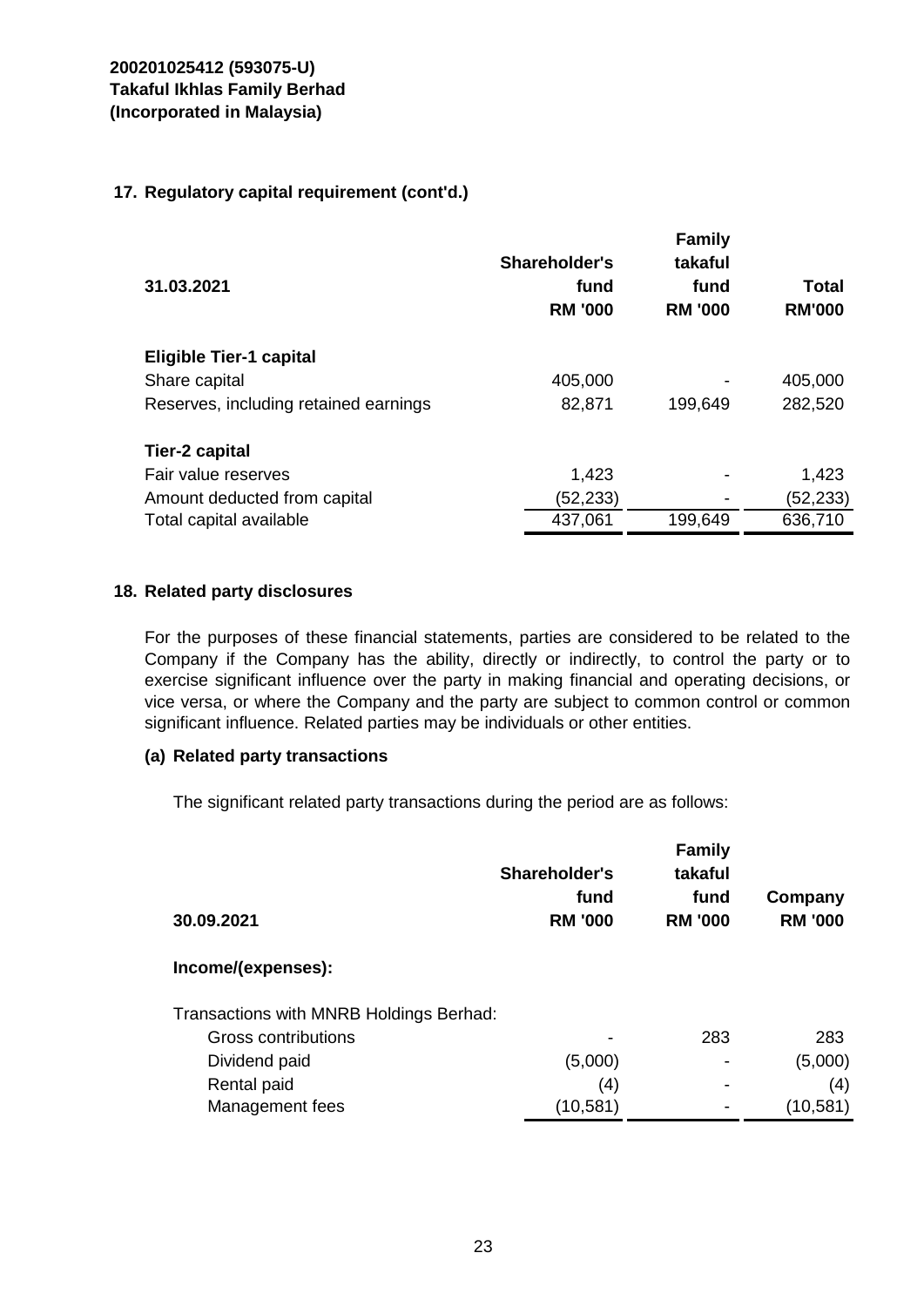## **18. Related party disclosures (cont'd.)**

# **(a) Related party transactions (cont'd.)**

| 30.09.2021                                                                                                                        | Shareholder's<br>fund<br><b>RM '000</b> | Family<br>takaful<br>fund<br><b>RM '000</b> | Company<br><b>RM '000</b> |
|-----------------------------------------------------------------------------------------------------------------------------------|-----------------------------------------|---------------------------------------------|---------------------------|
| Income/(expenses) (cont'd.):                                                                                                      |                                         |                                             |                           |
|                                                                                                                                   |                                         |                                             |                           |
| Transactions with Takaful Ikhlas General<br>Berhad ("Takaful IKHLAS General"), a<br>fellow subsidiary:                            |                                         |                                             |                           |
| Rental income from property                                                                                                       |                                         | 724                                         | 724                       |
| Gross contribution received                                                                                                       |                                         | 285                                         | 285                       |
| Gross contribution paid for takaful cover                                                                                         | (203)                                   |                                             | (203)                     |
| <b>Transactions with Malaysian</b><br>Malaysian Re, a fellow subsidiary:<br>Gross contributions<br>Rental paid<br>Management fees | (26)                                    | 257<br>(92)                                 | 257<br>(92)<br>(26)       |
|                                                                                                                                   |                                         |                                             |                           |
| <b>Transactions with MMIP</b><br>Services Sdn. Bhd. ("MSSB"),<br>a fellow subsidiary:                                             |                                         |                                             |                           |
| Gross contributions                                                                                                               |                                         | 21                                          | 21                        |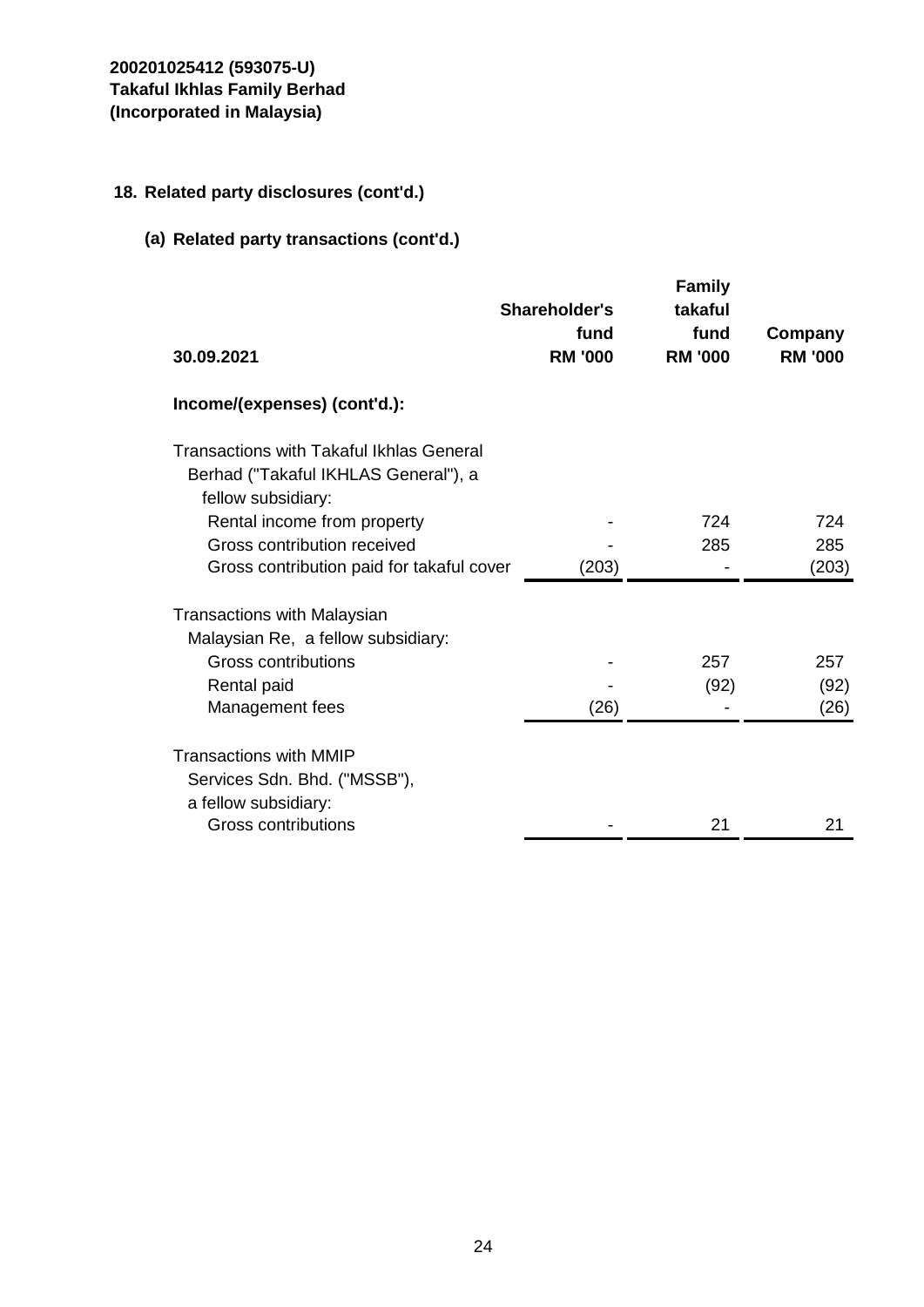## **18. Related party disclosures (cont'd.)**

# **(a) Related party transactions (cont'd.)**

|                                                                                                    | Shareholder's<br>fund | <b>Family</b><br>takaful<br>fund | Company        |
|----------------------------------------------------------------------------------------------------|-----------------------|----------------------------------|----------------|
| 31.03.2021                                                                                         | <b>RM '000</b>        | <b>RM '000</b>                   | <b>RM '000</b> |
| Income/(expenses):                                                                                 |                       |                                  |                |
| Transactions with MNRB:                                                                            |                       |                                  |                |
| Gross contributions                                                                                |                       | 312                              | 312            |
| Dividend paid                                                                                      | (35,000)              |                                  | (35,000)       |
| Management fees                                                                                    | (13, 629)             |                                  | (13, 629)      |
| <b>Transactions with Takaful IKHLAS</b><br>General, a fellow subsidiary:                           |                       |                                  |                |
| Rental income from property                                                                        |                       | 1,448                            | 1,448          |
| Gross contribution received                                                                        |                       | 305                              | 305            |
| Gross contribution paid for takaful cover                                                          | (104)                 |                                  | (104)          |
| <b>Transactions with Malaysian</b><br>Reinsurance Berhad ("Malaysian Re"),<br>a fellow subsidiary: |                       |                                  |                |
| Gross contributions                                                                                |                       | 256                              | 256            |
| Rental paid                                                                                        | (184)                 |                                  | (184)          |
| <b>Transactions with MMIP</b><br>Services Sdn. Bhd. ("MSSB"),<br>a fellow subsidiary:              |                       |                                  |                |
| Gross contributions                                                                                |                       | 56                               | 56             |
|                                                                                                    |                       |                                  |                |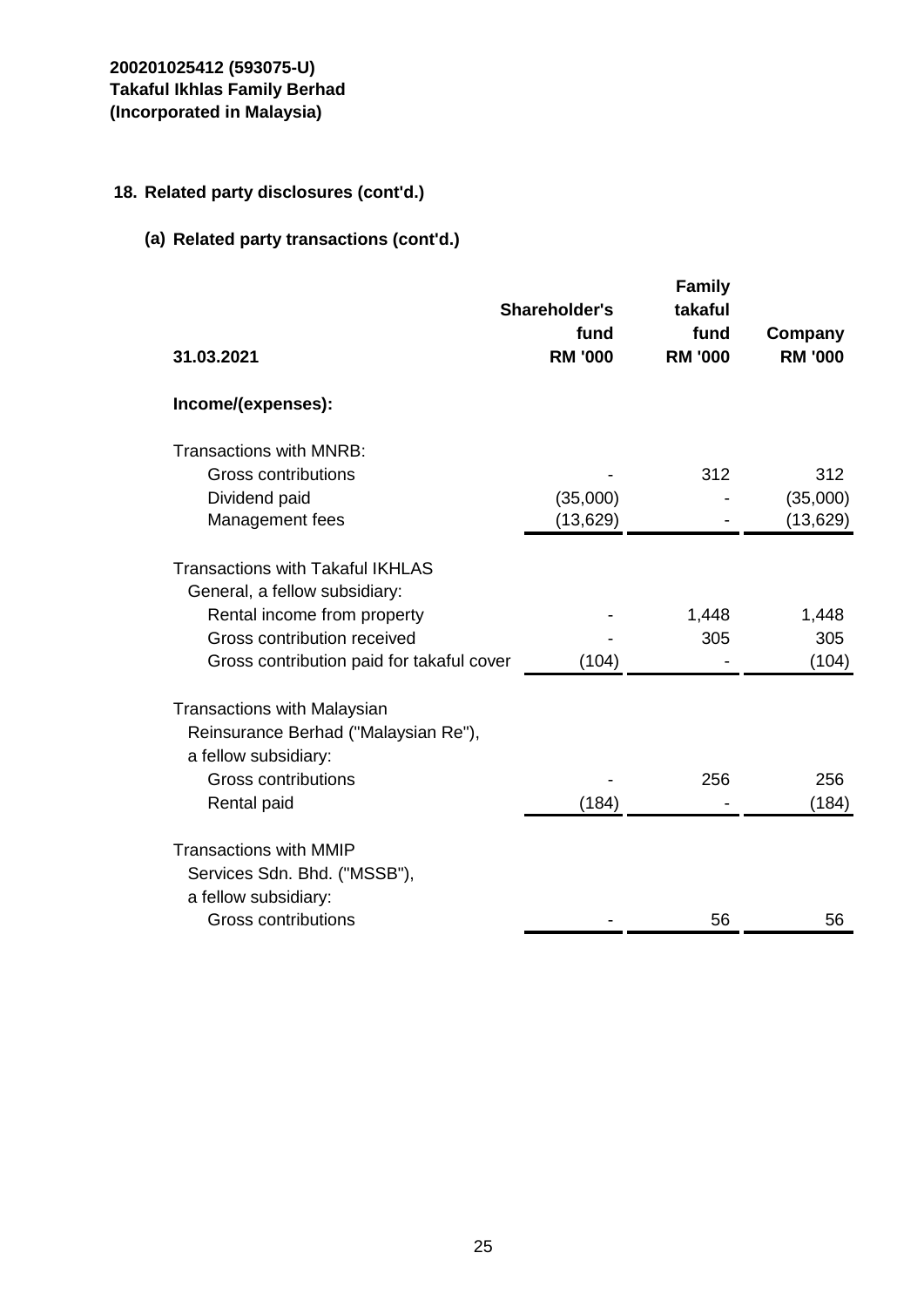#### **19. Fair values**  $T$  relationship relationship relationship relationship relationshipwith relationship relationship relationship relationship relationship relationship relationship relationship relationship relationship relationship relat

MFRS 7 *Financial Instruments: Disclosures ("MFRS 7")* requires the classification of financial instruments measured at fair value according to a hierarchy that reflects the significance of inputs used in making the measurements, in particular, whether the inputs used are observable or unobservable. MFRS 13 *Fair Value Measurement* requires similar disclosure requirements as MFRS 7, but this is extended to include all assets and liabilities measured and/or disclosed at fair value.

The levels of the fair value hierarchy as defined by the accounting standards are an indication of the observability of prices or valuation input. The following levels of hierarchy are used for determining and disclosing the fair value of the Company's assets/liabilities:

Level 1 - Quoted prices (unadjusted) in active markets for identical assets or liabilities, either directly or indirectly andtherelationship relationships relationships relationships relationships relationships relationships relationships relationships relationships relationships relationships relationships relat

> Refers to financial instruments which are regarded as quoted in an active market if quoted prices are readily and regularly available from an exchange, dealer, broker, industry group, pricing service or regulatory agency, and those prices represent actual and regularly occurring market transactions on an arm's length basis. Such financial instruments include actively traded quoted equities, warrants and quoted unit and property trusts fund.

> For investments in investment linked units and unit trusts, if any, fair value is determined by reference to published net asset values.

Level 2 - Inputs that are based on observable market data, either directly or indirectly

Refers to inputs other than quoted prices included within Level 1 that are observable for the asset or liability, either directly (i.e. prices) or indirectly (i.e. derived from prices). Such financial instruments include Islamic private debt securities and government investment issues.

Level 3 - Inputs that are not based on observable market data

Refers to financial instruments where fair values are measured using unobservable market inputs. The valuation technique is consistent with Level 2. The chosen valuation technique incorporates management's assumptions and data.

The fair value of an asset to be transferred between levels is determined as of the date of the event or change in circumstances that caused the transfer.

There were no reclassifications between Level 1 and Level 2 of the fair value hierarchy during the current and previous financial period/years.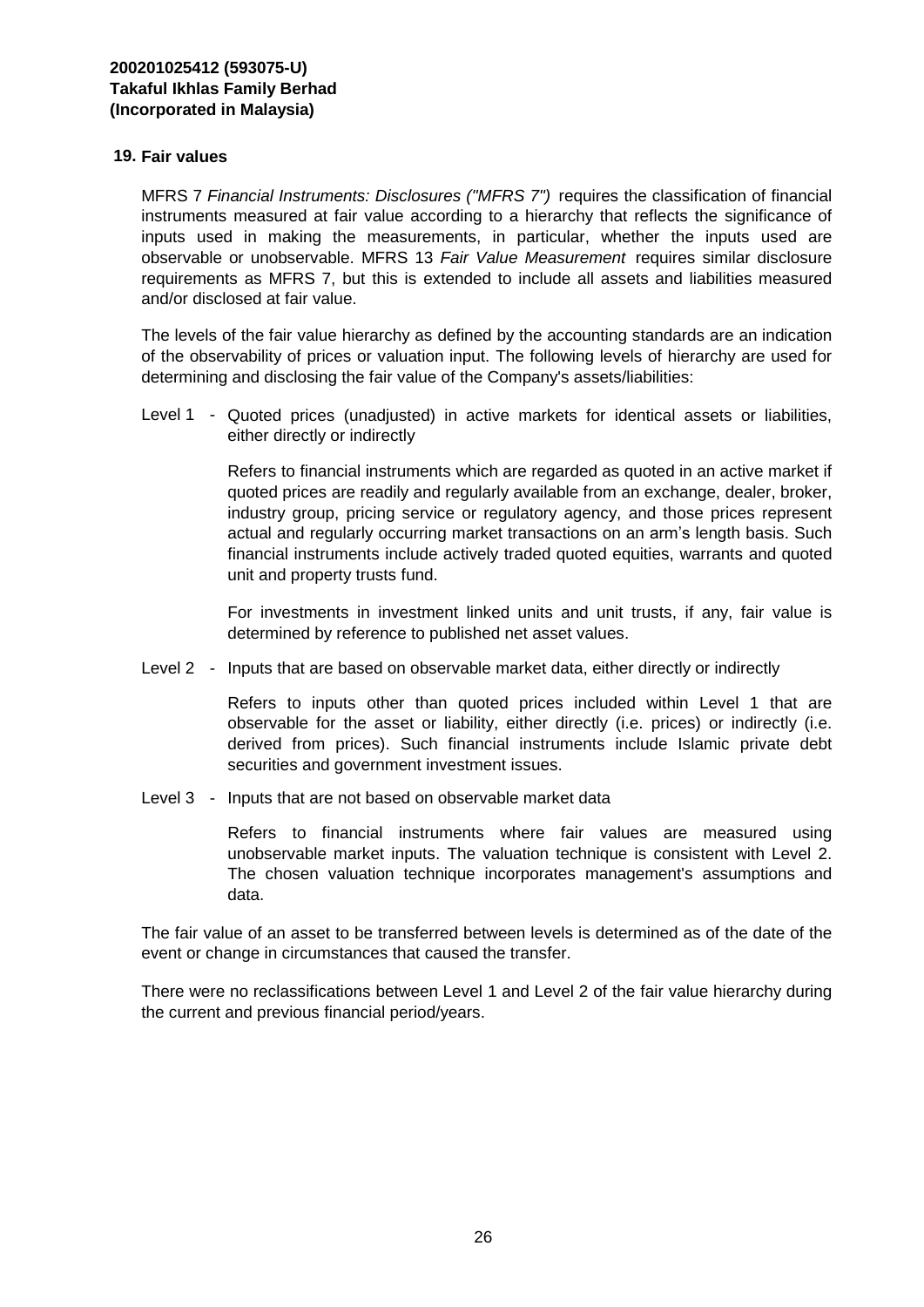There were no transfers in and out of Level 3 of the fair value hierarchy during the current and previous financial period/years.

#### **(i) Cash and cash equivalents and other receivables/payables**

The carrying amounts of cash and bank balances and other receivables/payables are reasonable approximations of fair value due to the relatively short-term maturity of these financial instruments.

#### **(ii) Financial assets at AC**

The management had assessed that the fair value of financial assets at AC approximate their carrying amounts largely due to the short-term maturities of the instruments.

#### **(iii) Takaful certificate receivables and payables**

The carrying amounts are measured at amortised cost in accordance with the accounting policies as disclosed in the audited financial statements for the financial year ended 31 March 2021. The carrying amounts approximate fair values due to the relatively shortterm maturity of these financial instruments.

#### **(iv) Investment property and self occupied property**

Buildings and investment property have been revalued at financial year end based on valuations performed by an accredited independent valuer having an appropriate recognised professional qualification. The valuations are based on the comparisons approach. In arriving at the fair value of the assets, the valuer had also taken into consideration the future developments in terms of infrastructure in the vicinity of the properties.

#### **(v) Investments**

Investments as at 30 September 2021 have been accounted for in accordance with the accounting policies as disclosed under audited financial statements for the financial year ended 31 March 2021.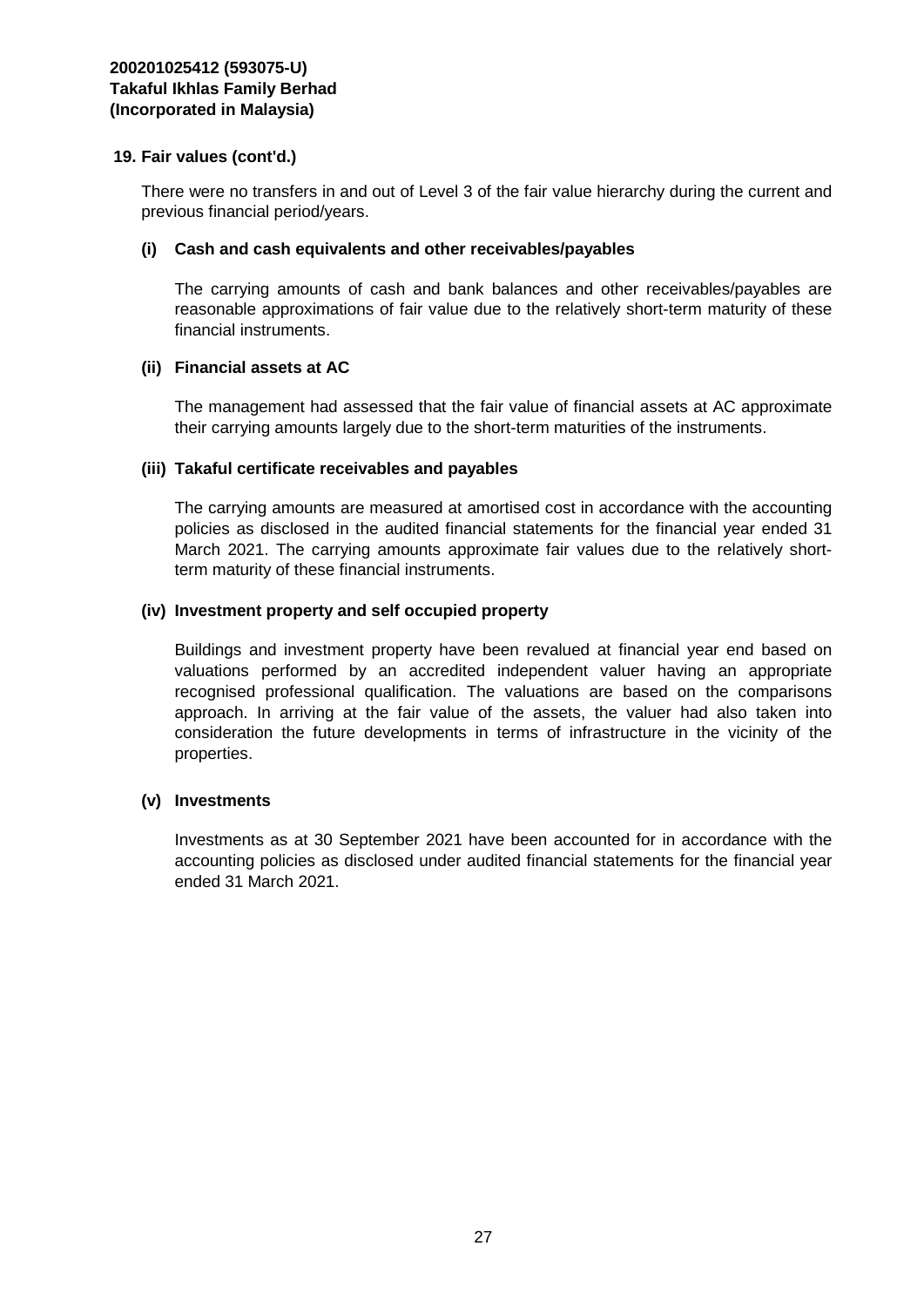### **(vi) Fair value disclosures based on the fair value hierarchy**

The following tables show financial assets that are measured and/or disclosed at fair value on a recurring basis analysed by the different bases of fair values:

#### **Assets measured at fair value:**

|                                             | <b>Valuation technique using:</b> |                    |                |                |  |  |
|---------------------------------------------|-----------------------------------|--------------------|----------------|----------------|--|--|
| <b>Shareholder's fund</b>                   | Level 1                           | Level <sub>2</sub> | Level 3        |                |  |  |
|                                             | Quoted                            |                    | Significant    |                |  |  |
| 30.09.2021                                  | market                            | <b>Observable</b>  | unobservable   |                |  |  |
|                                             | prices                            | inputs             | inputs         | Total          |  |  |
| Financial assets:                           | <b>RM '000</b>                    | <b>RM '000</b>     | <b>RM '000</b> | <b>RM '000</b> |  |  |
| Financial assets at FVTPL:                  |                                   |                    |                |                |  |  |
| Unquoted Islamic private                    |                                   |                    |                |                |  |  |
| debt securities:                            |                                   |                    |                |                |  |  |
| Unsecured                                   |                                   | 634                |                | 634            |  |  |
| Quoted shares in Malaysia:                  |                                   |                    |                |                |  |  |
| Shariah approved equities                   | 13,718                            |                    |                | 13,718         |  |  |
| Units held in investment-                   |                                   |                    |                |                |  |  |
| linked fund                                 | 14,004                            |                    |                | 14,004         |  |  |
| Property trust funds                        | 374                               |                    |                | 374            |  |  |
| Shariah approved unit trust                 |                                   |                    |                |                |  |  |
| funds                                       | 5,004                             |                    |                | 5,004          |  |  |
|                                             | 28,096                            | 634                |                | 33,734         |  |  |
|                                             |                                   |                    |                |                |  |  |
| Financial assets at FVOCI:                  |                                   |                    |                |                |  |  |
| Unquoted Islamic private<br>debt securities |                                   |                    |                |                |  |  |
| Government investment                       |                                   | 120,104            |                | 120,104        |  |  |
| issues                                      |                                   | 118,097            |                | 118,097        |  |  |
| Golf club memberships                       |                                   |                    | 118            | 118            |  |  |
|                                             |                                   | 238,201            | 118            | 238,319        |  |  |
|                                             |                                   |                    |                |                |  |  |
|                                             | 28,096                            | 238,835            | 118            | 272,053        |  |  |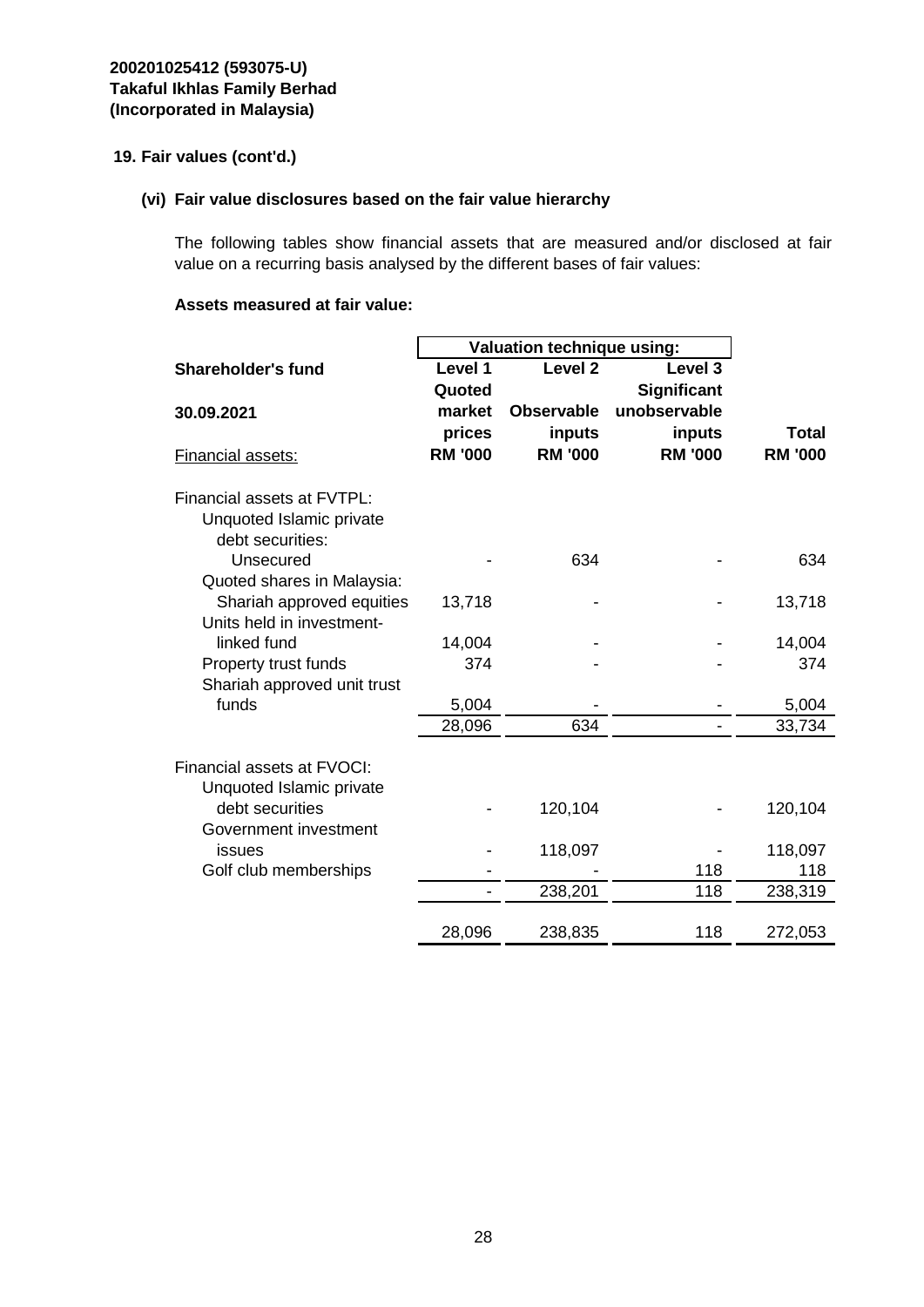**(vi) Fair value disclosures based on 3-level hierarchy (cont'd.)**

|                                                               | Valuation technique using: |                          |                                    |                                |
|---------------------------------------------------------------|----------------------------|--------------------------|------------------------------------|--------------------------------|
| Shareholder's fund (cont'd.)                                  | Level 1                    | Level <sub>2</sub>       | Level <sub>3</sub>                 |                                |
| 31.03.2021                                                    | Quoted<br>market           | <b>Observable</b>        | <b>Significant</b><br>unobservable |                                |
| Financial assets:                                             | prices<br><b>RM '000</b>   | inputs<br><b>RM '000</b> | inputs<br><b>RM '000</b>           | <b>Total</b><br><b>RM '000</b> |
| Financial assets at FVTPL:                                    |                            |                          |                                    |                                |
| Unquoted Islamic private<br>debt securities:                  |                            |                          |                                    |                                |
| Unsecured                                                     |                            | 608                      |                                    | 608                            |
| Quoted shares in Malaysia:<br>Shariah approved equities       | 9,007                      |                          |                                    | 9,007                          |
| Units held in investment-<br>linked fund                      | 14,176                     |                          |                                    | 14,176                         |
| Property trust funds                                          | 419                        |                          |                                    | 419                            |
|                                                               | 23,602                     | 608                      |                                    | 24,210                         |
| <b>Financial assets at FVOCI:</b><br>Unquoted Islamic private |                            |                          |                                    |                                |
| debt securities                                               |                            | 96,874                   |                                    | 96,874                         |
| Government investment<br>issues                               |                            | 76,831                   |                                    | 76,831                         |
| Golf club memberships                                         |                            |                          | 118                                | 118                            |
|                                                               |                            | 173,705                  | 118                                | 173,823                        |
|                                                               | 23,602                     | 174,313                  | 118                                | 198,033                        |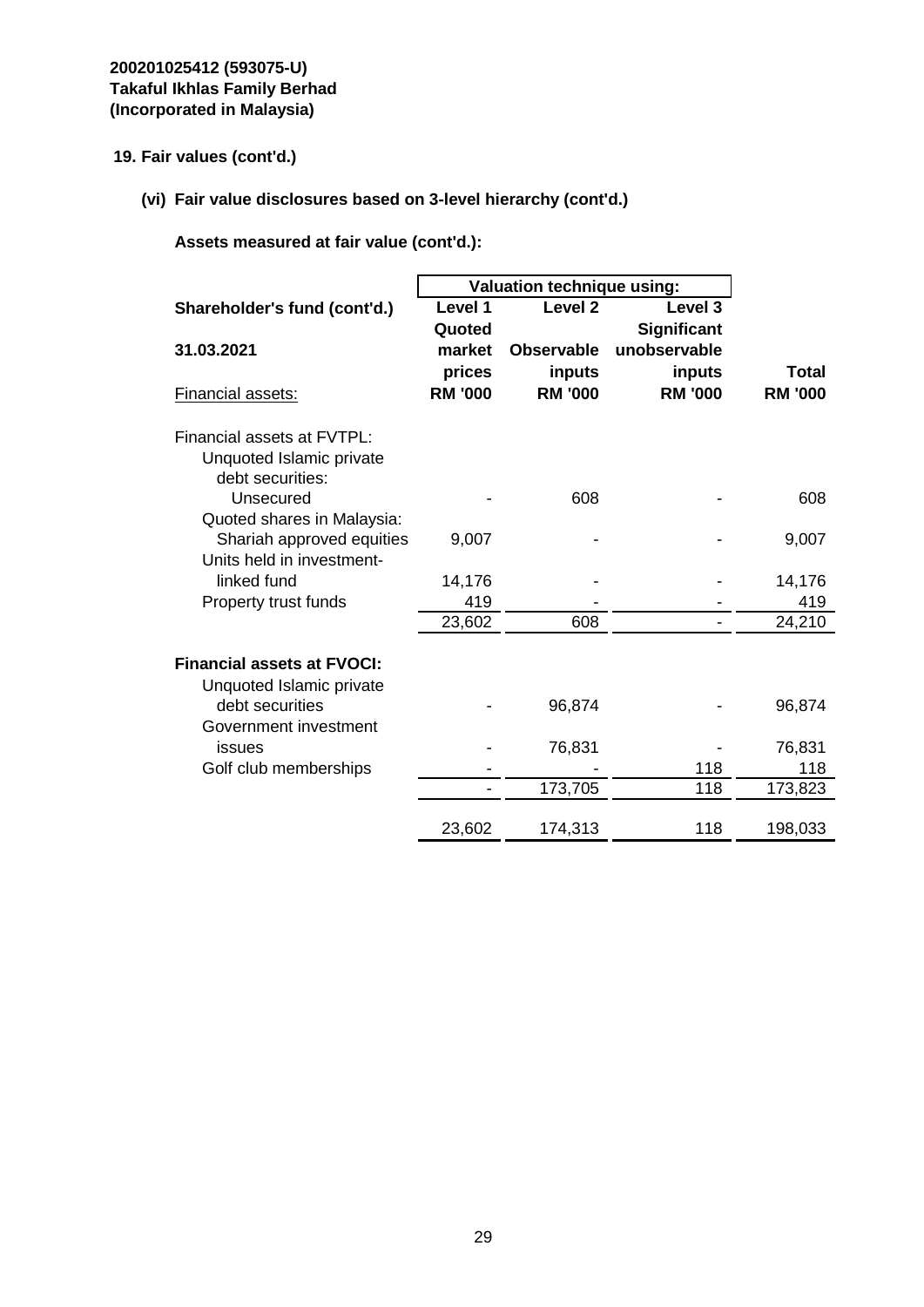**(vi) Fair value disclosures based on 3-level hierarchy (cont'd.)**

|                            | <b>Valuation technique using:</b> |                    |                    |                |
|----------------------------|-----------------------------------|--------------------|--------------------|----------------|
| <b>Family takaful fund</b> | Level 1                           | Level <sub>2</sub> | Level 3            |                |
|                            | Quoted                            |                    | <b>Significant</b> |                |
| 30.09.2021                 | market                            | <b>Observable</b>  | unobservable       |                |
|                            | prices                            | inputs             | inputs             | Total          |
|                            | <b>RM '000</b>                    | <b>RM '000</b>     | <b>RM '000</b>     | <b>RM '000</b> |
| Investment properties      |                                   |                    | 81,620             | 81,620         |
| Financial assets:          |                                   |                    |                    |                |
| Financial assets at FVTPL: |                                   |                    |                    |                |
| Unquoted Islamic private   |                                   |                    |                    |                |
| debt securities            |                                   | 1,449,122          |                    | 1,449,122      |
| Government investment      |                                   |                    |                    |                |
| issues                     |                                   | 1,199,691          |                    | 1,199,691      |
| Quoted shares in Malaysia: |                                   |                    |                    |                |
| Shariah approved equities  | 123,530                           |                    |                    | 123,530        |
| Property trust funds       | 4,597                             |                    |                    | 4,597          |
| Shariah approved unit      |                                   |                    |                    |                |
| trust funds                | 219,742                           |                    |                    | 219,742        |
|                            | 347,869                           | 2,648,813          |                    | 2,996,682      |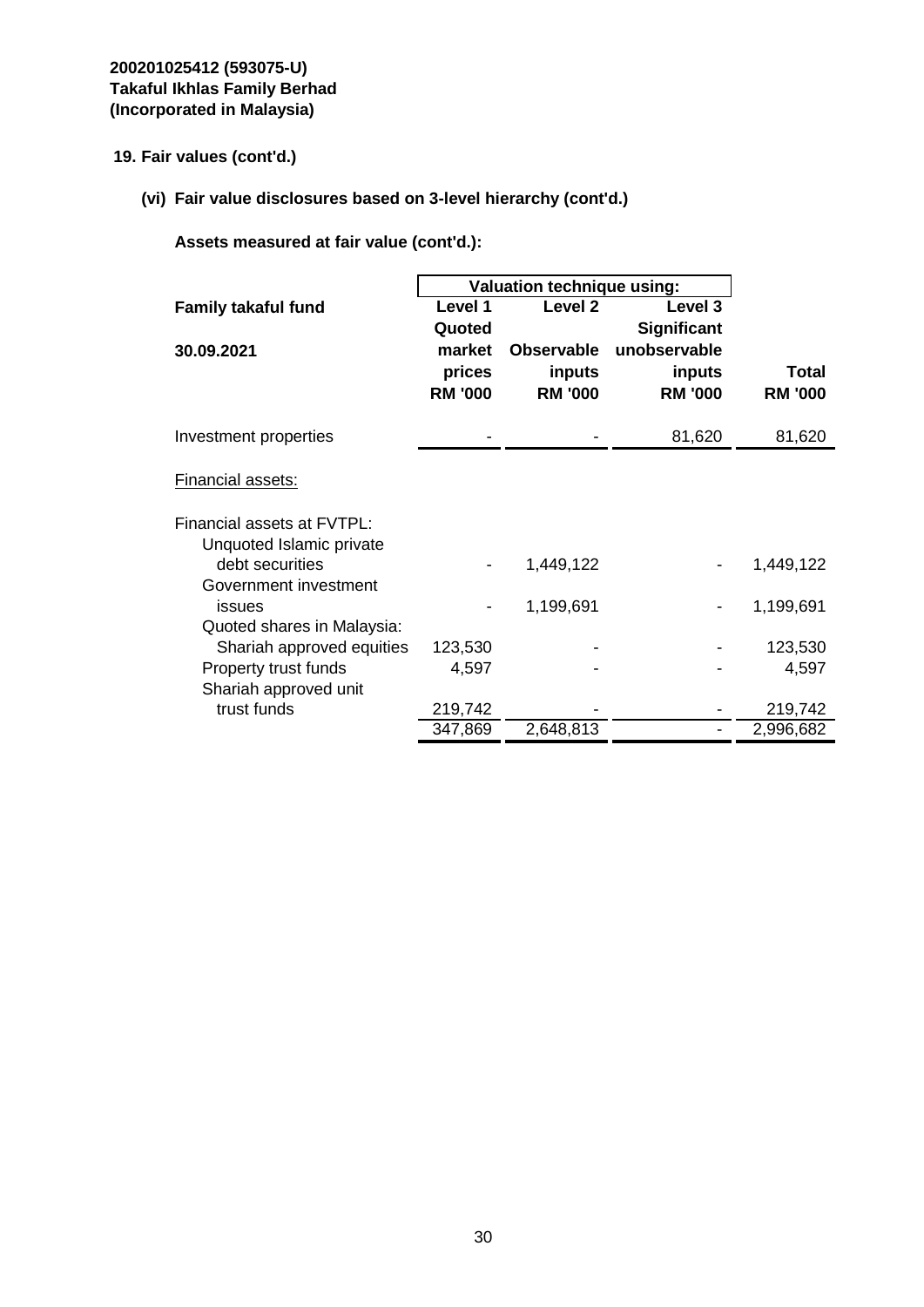**(vi) Fair value disclosures based on 3-level hierarchy (cont'd.)**

|                                |                | Valuation technique using: |                    |                |  |
|--------------------------------|----------------|----------------------------|--------------------|----------------|--|
| Family takaful fund (cont'd.)  | Level 1        | Level <sub>2</sub>         | Level <sub>3</sub> |                |  |
|                                | Quoted         |                            | <b>Significant</b> |                |  |
| 31.03.2021                     | market         | <b>Observable</b>          | unobservable       |                |  |
|                                | prices         | inputs                     | inputs             | Total          |  |
|                                | <b>RM '000</b> | <b>RM '000</b>             | <b>RM '000</b>     | <b>RM '000</b> |  |
| Assets measured at fair value: |                |                            |                    |                |  |
| Investment properties          |                |                            | 81,620             | 81,620         |  |
| <b>Financial assets:</b>       |                |                            |                    |                |  |
| Financial assets at FVTPL:     |                |                            |                    |                |  |
| Unquoted Islamic private       |                |                            |                    |                |  |
| debt securities                |                | 1,362,102                  |                    | 1,362,102      |  |
| Government investment          |                |                            |                    |                |  |
| issues                         |                | 1,136,789                  |                    | 1,136,789      |  |
| Quoted shares in Malaysia:     |                |                            |                    |                |  |
| Shariah approved equities      | 107,142        |                            |                    | 107,142        |  |
| Warrants                       |                |                            |                    |                |  |
| Property trust funds           | 4,772          |                            |                    | 4,772          |  |
| Shariah approved unit          |                |                            |                    |                |  |
| trust funds                    | 186,951        |                            |                    | 186,951        |  |
|                                | 298,865        | 2,498,891                  |                    | 2,797,756      |  |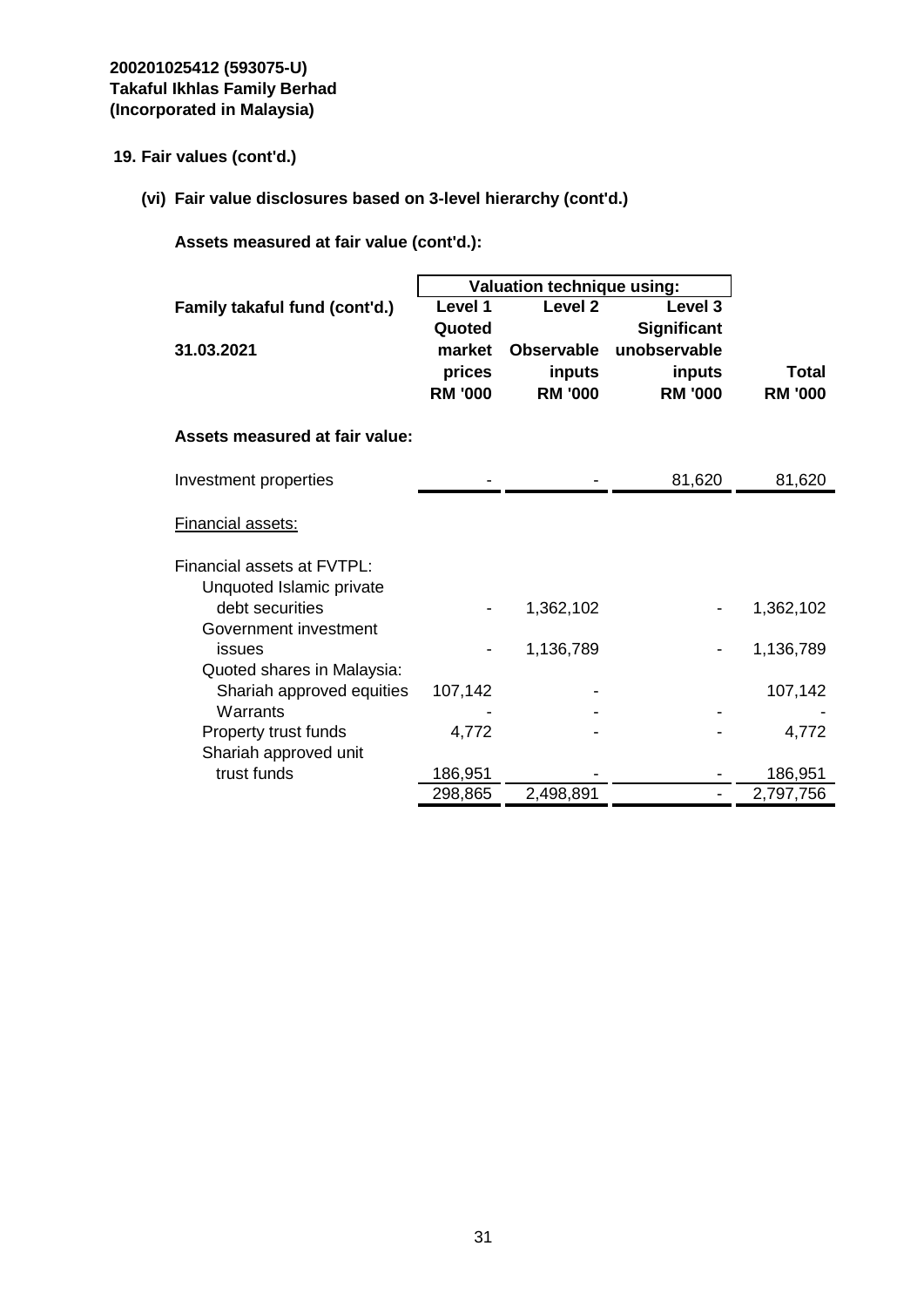**(vi) Fair value disclosures based on 3-level hierarchy (cont'd.)**

|                                                        | Valuation technique using: |                    |                    |                |
|--------------------------------------------------------|----------------------------|--------------------|--------------------|----------------|
| Company                                                | Level 1                    | Level <sub>2</sub> | Level <sub>3</sub> |                |
|                                                        | Quoted                     |                    | Significant        |                |
| 30.09.2021                                             | market                     | <b>Observable</b>  | unobservable       |                |
|                                                        | prices                     | inputs             | inputs             | <b>Total</b>   |
|                                                        | <b>RM '000</b>             | <b>RM '000</b>     | <b>RM '000</b>     | <b>RM '000</b> |
| <b>Assets measured at fair value:</b>                  |                            |                    |                    |                |
| Self occupied property                                 |                            |                    | 81,620             | 81,620         |
| <b>Financial assets:</b>                               |                            |                    |                    |                |
| Financial assets at FVTPL:                             |                            |                    |                    |                |
| Unquoted Islamic private                               |                            |                    |                    |                |
| debt securities                                        |                            | 1,449,756          |                    | 1,449,756      |
| Government investment                                  |                            | 1,199,691          |                    |                |
| issues<br>Quoted shares in Malaysia:                   |                            |                    |                    | 1,199,691      |
| Shariah approved equities                              | 137,248                    |                    |                    | 137,248        |
| Property trust funds                                   | 4,971                      |                    |                    | 4,971          |
| Shariah approved unit                                  |                            |                    |                    |                |
| trust funds                                            | 224,746                    |                    |                    | 224,746        |
|                                                        | 366,965                    | 2,649,447          | $\qquad \qquad -$  | 3,016,412      |
|                                                        |                            |                    |                    |                |
| Financial assets at FVOCI:<br>Unquoted Islamic private |                            |                    |                    |                |
| debt securities                                        |                            | 120,104            |                    | 120,104        |
| Government investment                                  |                            |                    |                    |                |
| issues                                                 |                            | 118,097            |                    | 118,097        |
| Golf club memberships                                  |                            |                    | 118                | 118            |
|                                                        | $\overline{\phantom{0}}$   | 238,201            | 118                | 238,319        |
|                                                        | 366,965                    | 2,887,648          | 118                | 3,254,731      |